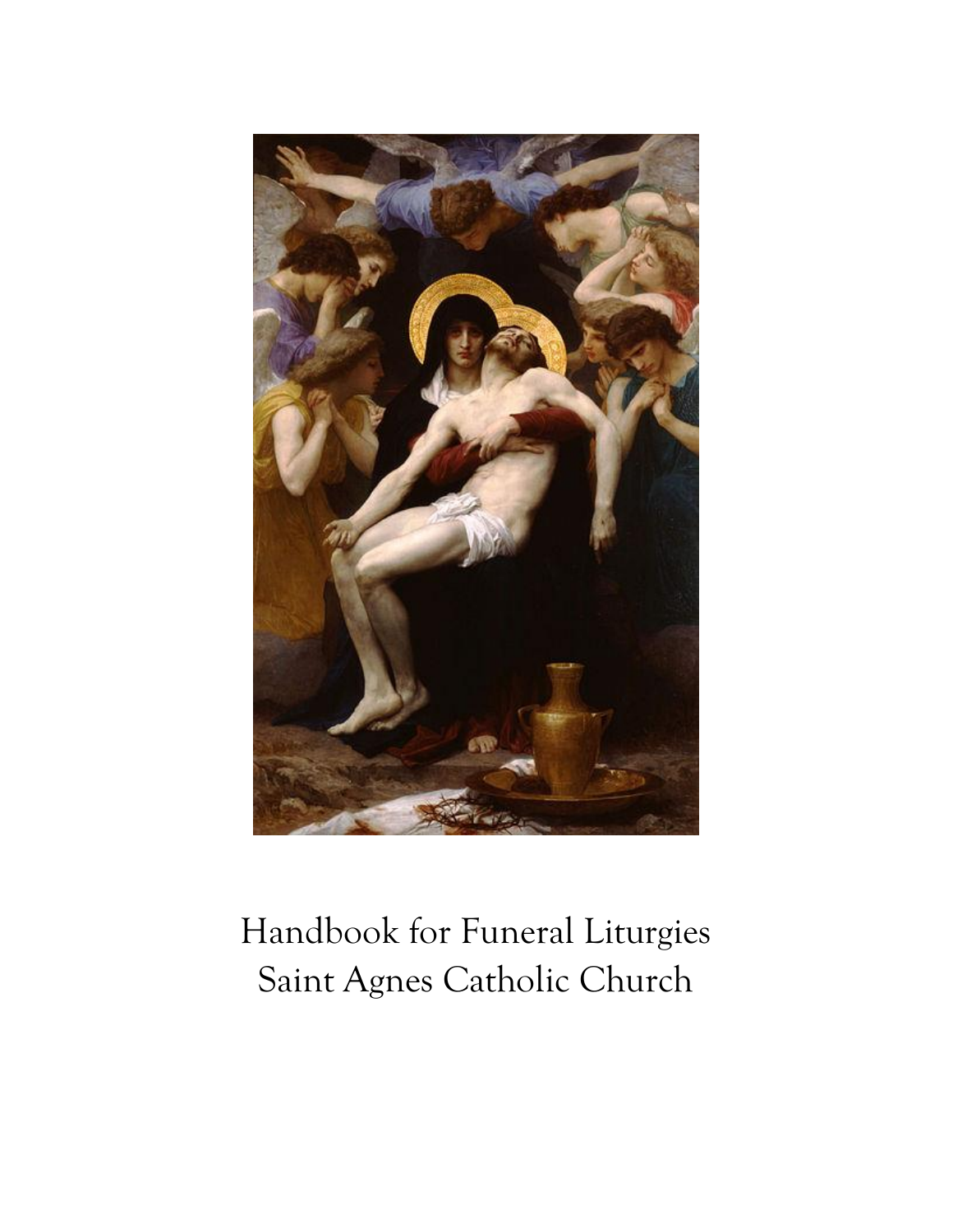## PLANNING THE FUNERAL MASS

#### **Reserving the Church**

Contact a priest at Saint Agnes or the funeral director about reserving the church for the Funeral Mass.

Fr. William Saunders, Pastor | Fr. Peter McShurley, Parochial Vicar 1910 N. Randolph Street Arlington, Virginia 22207 703-525-1166 | parishoffice@saintagnes.org [www.saintagnes.org](http://www.saintagnes.org/)

#### **Visiting Clergy**

If you wish to have a priest from another diocese say or concelebrate the Funeral Mass, this priest must have a Letter of Good Standing sent from his bishop to the Pastor of Saint Agnes (address on the front cover) and to the Bishop's Delegate for Clergy of the Diocese of Arlington at this address:

> Bishop's Delegate for Clergy Catholic Diocese of Arlington 200 N. Glebe Road, Suite 901 Arlington, VA 22203

The phone number for The Office of the Bishop's Delegate for Clergy is (703) 841-3809. Provide the priest at Saint Agnes the contact information for the priest whom you would like to celebrate or concelebrate the Mass. Visiting clergy from the Diocese of Arlington are always welcome to celebrate or concelebrate a Funeral Mass at Saint Agnes. They do not need a letter from the bishop.

#### **Music and Program**

To arrange for music and the program, please contact Katrina Keat, Director of Sacred Music, in the Parish Office at [kkeat@saintagnes.org.](mailto:kkeat@saintagnes.org) While there is no charge for the funeral itself, there is a \$300 fee for the organist and a \$175 fee for the cantor.

#### **Flowers**

Arrangements for flowers can be made with either the funeral director or by contacting Donna Owen at [dfowen@](mailto:dfowen1@comcast.net)aol.com or 703-522-4538.

#### **Offerings to Saint Agnes Parish**

Saint Agnes does not charge for funerals. However, a free-will offering to the parish, based upon one's means, is greatly appreciated (suggested donation is \$300). If you wish to make an offering, please make your check payable to "Saint Agnes Catholic Church." An offering for the officiating priest is at the discretion of the family.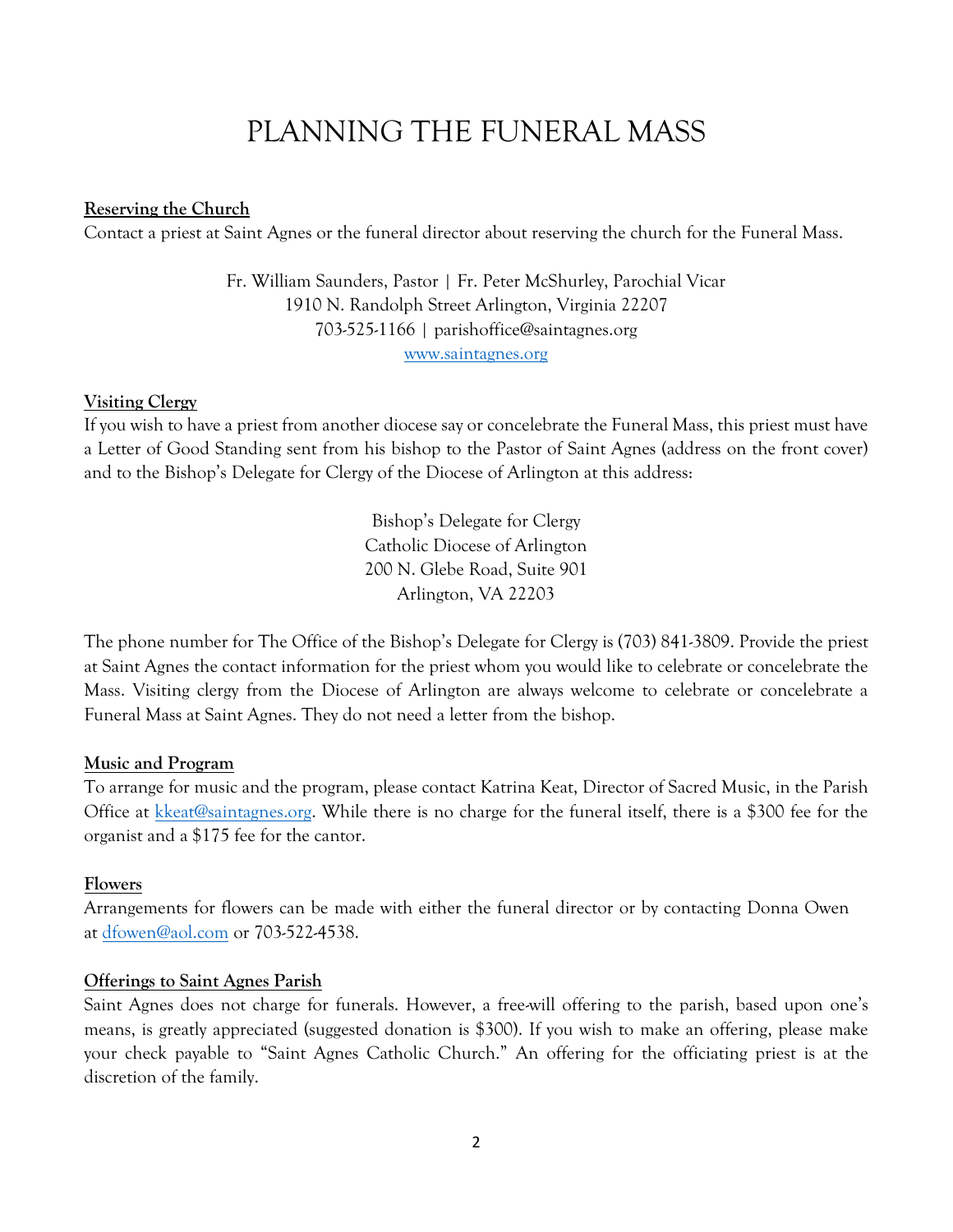#### **Bereavement**

For support during your time of grief, please contact: Mrs. Karen Swingle at [remembrancecircle@saintagnes.org](mailto:remembrancecircle@saintagnes.org)

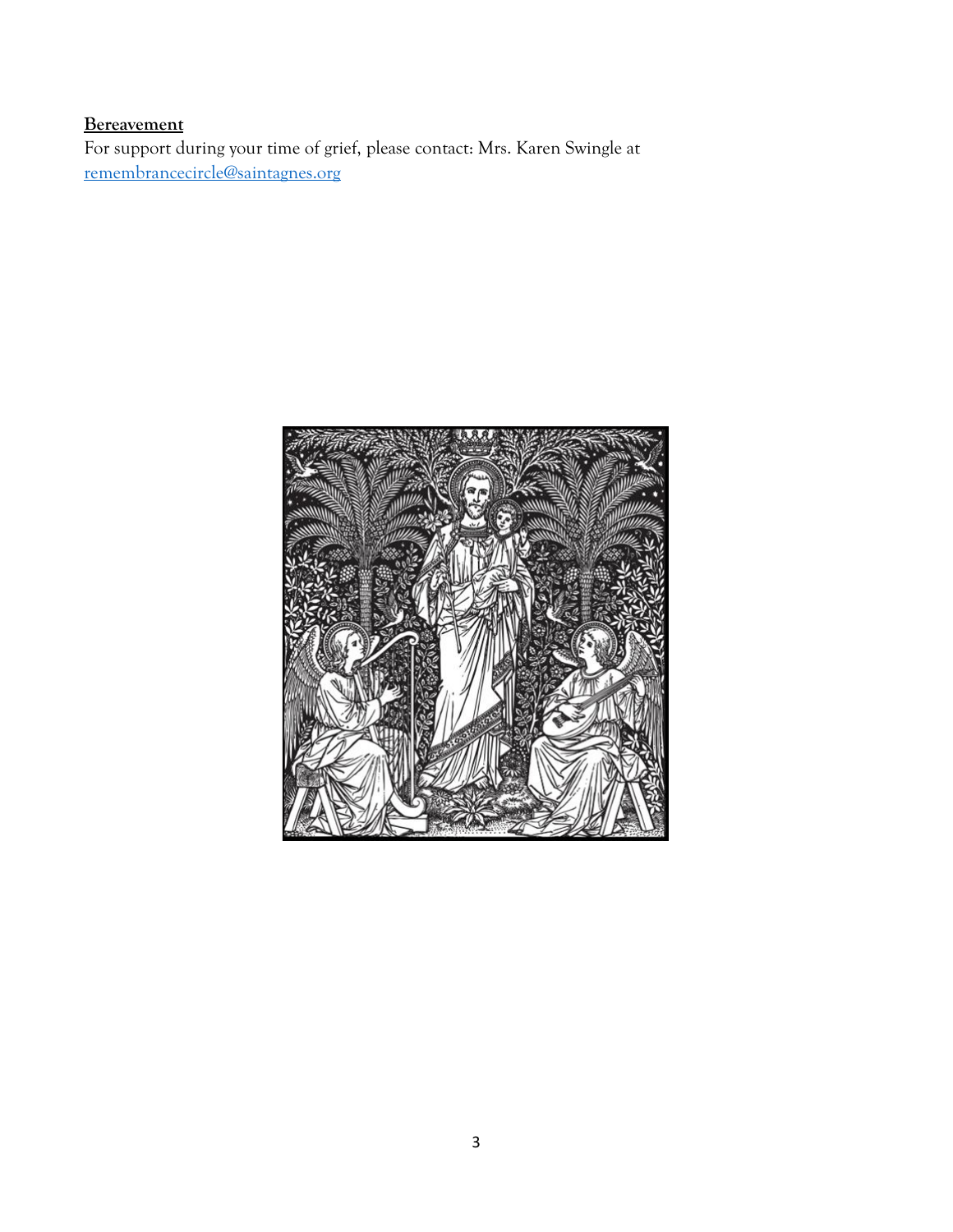## THE MASS

#### **Words of Remembrance**

The most appropriate time for words of remembrance is at a Vigil service or at a reception after the funeral, especially if the remarks are lengthy. If a family member would like to say a few brief words of remembrance after Communion immediately before the Funeral Mass, we request that there be only one speaker, limiting the remarks to no more than five minutes. Finally, we ask that all remarks be respectful of the deceased and sacredness of the Liturgy.

#### **Blessing of the Casket**

The Funeral Mass begins with the blessing of the casket, in the vestibule of the church. Usually the immediate family, closest friends, and pallbearers are the only people present around the casket, while others in attendance remain in their pews. The priest will bless the casket with Holy Water, and some family members will then place the pall over the casket. The pall is a white cloth that reminds us of the deceased person's baptismal garment. When the Entrance Antiphon begins, all will process to the sanctuary behind the casket and will be seated in the front pews. The pallbearers will station the casket by the tall Easter Candle in front of the Altar. Like the pall, the Easter Candle is a symbol of the deceased person's Baptism.

#### **Scripture Readings**

The options for readings at the Funeral Mass are found beginning on page six (6) of this handbook. If you do not wish to choose readings, the priest can do this for you. Please also choose a suitable psalm based on your Scripture selections.

To choose the Scripture readings,

- **1.** Review the selections beginning on page six (6) of this handbook.
- **2.** Choose a First Reading from the Old Testament selections (*during the Easter Season, the First Reading may be from Acts of the Apostles or Revelation*) to be read by a friend or family member.
- **3.** Choose a Responsorial Psalm to be sung by the cantor.
- **4.** Choose a Second Reading from the New Testament to be read by a friend or family member.
- **5.** Choose a Gospel to be read by the priest or deacon.

You may choose one or two family members or friends to proclaim the First and/or Second Reading if they are practicing Catholics, preferably with experience reading at Mass. It is best not to ask people to read if they would feel uncomfortable doing so. If you wish, the parish can supply readers for Mass.

Please tell your readers to see the priest in the Sacristy (vesting room for clergy) about twenty minutes before Mass. He will show them the Lectionary (book of readings) and briefly review the protocols for entering and leaving the sanctuary during Mass. The Sacristy is located through the portal to the left of the Sanctuary, past the Holy Family Altar.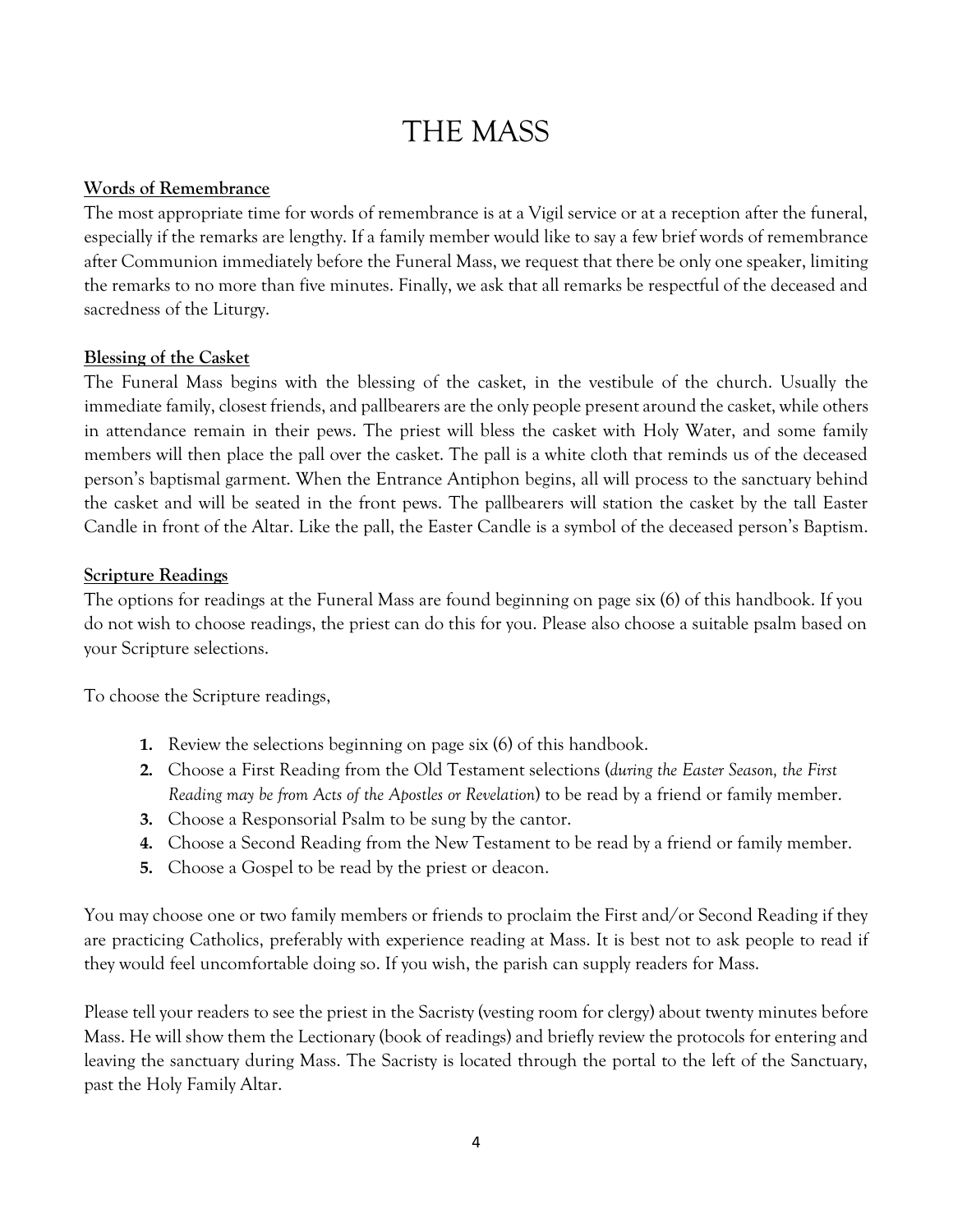## FUNERAL LITURGY PLANNING FORM

*Please complete this form and return it to the parish office*

| Date of Funeral Liturgy: | E-mail:                  |
|--------------------------|--------------------------|
| Time:                    | Phone:                   |
| Date of Birth:           | Celebrant:               |
| Date of Death:           | Gift Bearers (optional): |
| Name of Deceased:        | Readers (optional):      |
| <b>Family Contact:</b>   | Funeral Home:            |

Readings and Music *Please list your selections*

| First Reading:      |
|---------------------|
| Responsorial Psalm: |
| Second Reading:     |
| Gospel:             |
| Offertory Hymn:     |
| Communion Hymn:     |
|                     |

Post-Communion Meditation (optional):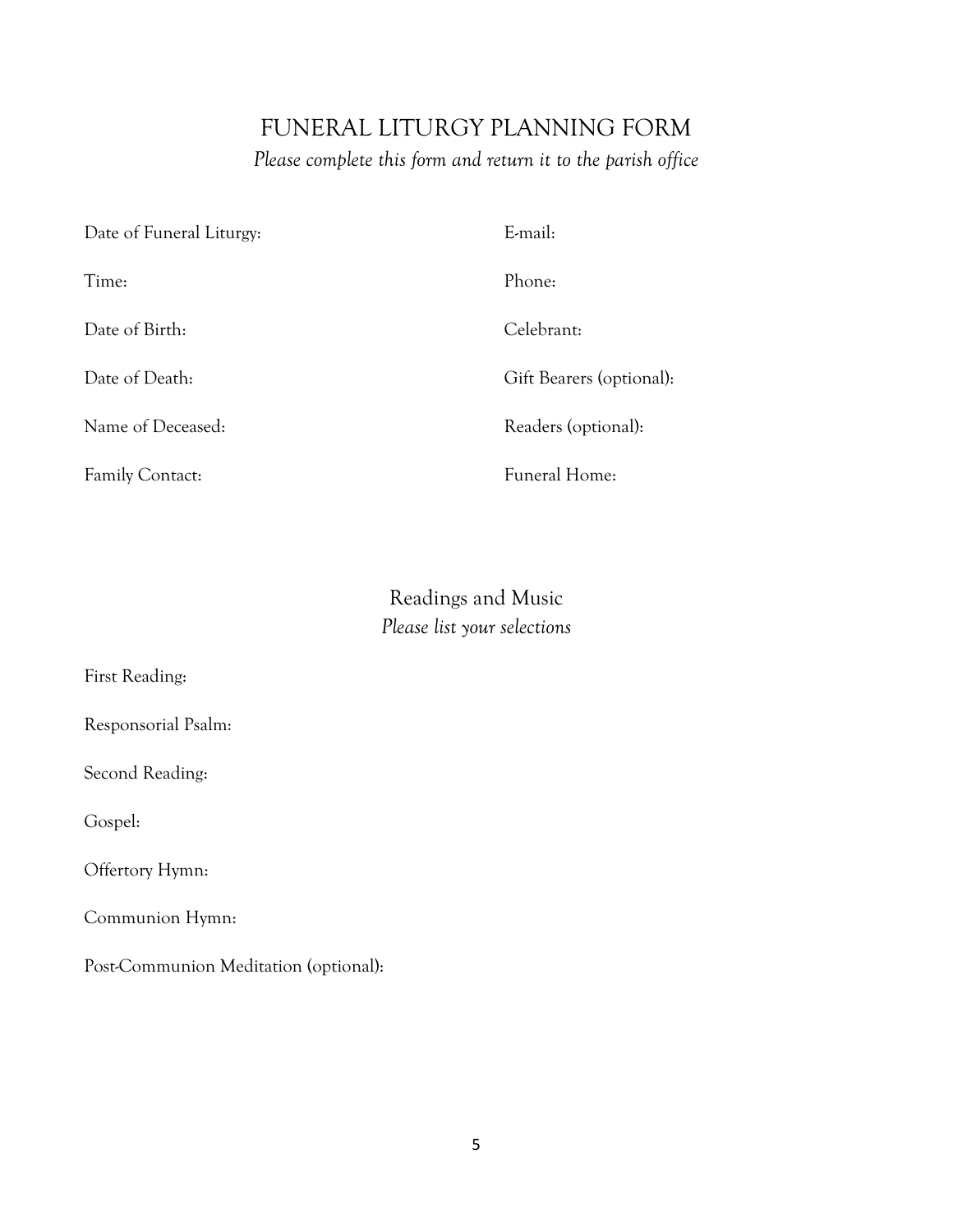## READING SELECTIONS FOR THE FUNERAL MASS

First Reading: From the Old Testament [Outside the Easter Season] *Please select one of the following* (1-7)

#### **1. Maccabees 12:43-46**

A reading from the second Book of Maccabees

Judas, the ruler of Israel, then took up a collection among all his soldiers, amounting to two thousand silver drachmas, which he sent to Jerusalem to provide for an expiatory sacrifice. In doing this he acted in a very excellent and noble way, inasmuch as he had the resurrection of the dead in view; for if he were not expecting the fallen to rise again, it would have been useless and foolish to pray for them in death. But if he did this with a view to the splendid reward that awaits those who had gone to rest in godliness, it was a holy and pious thought. Thus he made atonement for the dead that they might be freed from this sin.

The word of the Lord.

**2. Job 19:1, 23-27** A Reading from the Book of Job

Job answered and said: Oh, would that my words were written down! Would that they were inscribed in a record: That with an iron chisel and with lead they were cut in the rock forever! But as for me, I know that my Vindicator lives, and that he will at last stand forth upon the dust; Whom I myself shall see: my own eyes, not another's, shall behold him, And from my flesh I shall see God; my inmost being is consumed with longing.

The word of the Lord.

#### **3. Wisdom 3:1-9**

A reading from the Book of Wisdom

The souls of the just are in the hand of God, and no torment shall touch them. They seemed, in the view of the foolish, to be dead; and their passing away was thought an affliction and their going forth from us, utter destruction. But they are in peace. For if before men, indeed, they be punished, yet is their hope full of immortality; Chastised a little, they shall be greatly blessed, because God tried them and found them worthy of himself. As gold in the furnace, he proved them and as sacrificial offerings he took them to himself. In the time of their visitation they shall shine, and shall dart about as sparks through stubble; They shall judge nations and rule over peoples, and the Lord shall be their King forever. Those who trust in him shall understand truth, and the faithful shall abide with him in love: Because grace and mercy are with his holy ones, and his care is with his elect.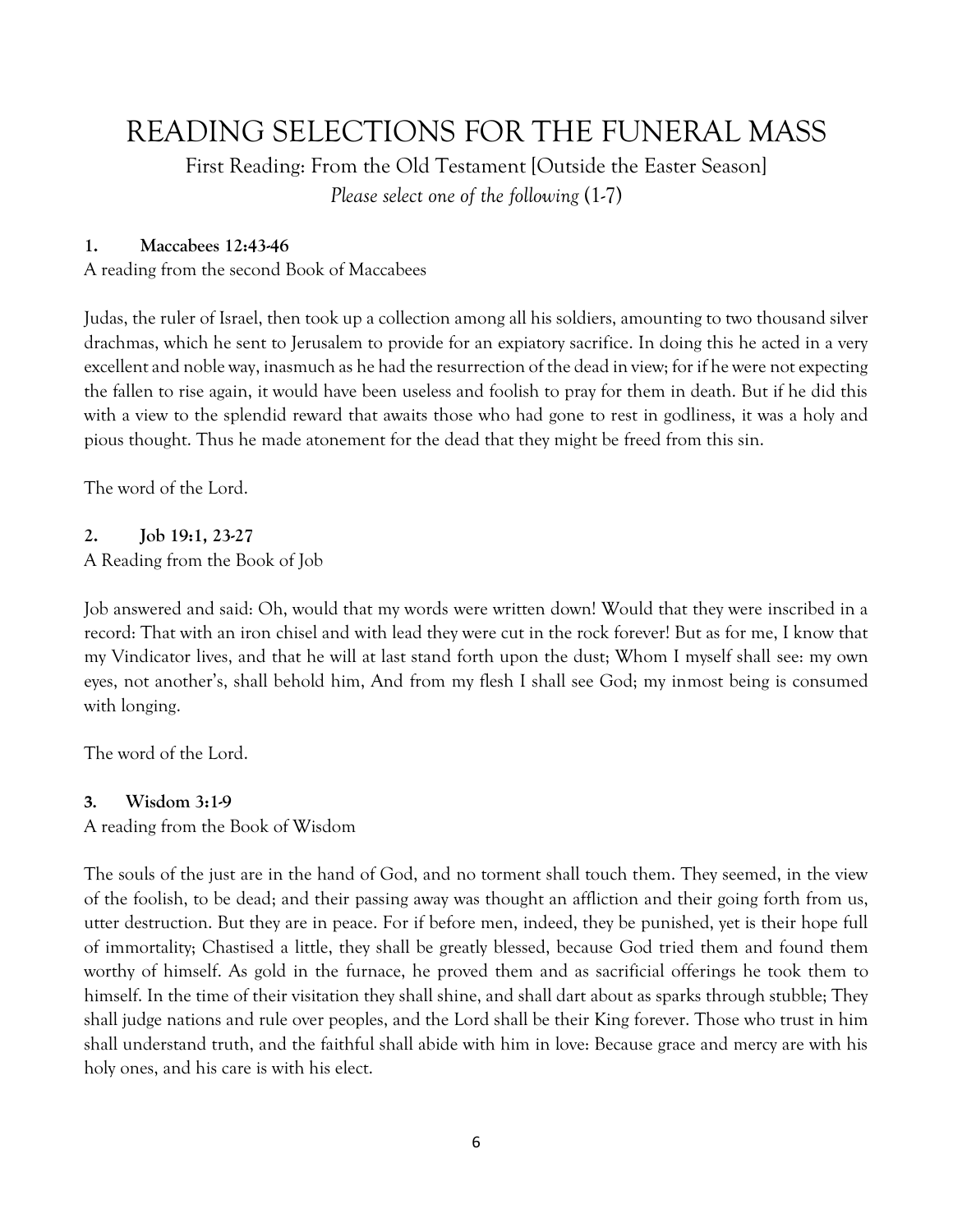The word of the Lord.

#### **4. Wisdom 4:7-15**

A Reading from the Book of Wisdom

The just man, though he die early, shall be at rest. For the age that is honorable comes not with the passing of time, nor can it be measured in terms of years. Rather, understanding is the hoary crown for men, and an unsullied life, the attainment of old age. He who pleased God was loved; he who lived among sinners was transported — Snatched away, lest wickedness pervert his mind or deceit beguile his soul; For the witchery of paltry things obscures what is right and the whirl of desire transforms the innocent mind. Having become perfect in a short while, he reached the fullness of a long career; for his soul was pleasing to the Lord, therefore he sped him out of the midst of wickedness. But the people saw and did not understand, nor did they take this into account.

The word of the Lord.

#### **5. Isaiah 25:6a, 7-9**

A reading from the Book of the Prophet Isaiah

On this mountain the Lord of hosts will provide for all peoples. On this mountain he will destroy the veil that veils all peoples, The web that is woven over all nations; he will destroy death forever. The Lord God will wipe away the tears from all faces; The reproach of his people he will remove from the whole earth; for the Lord has spoken. On that day it will be said: "Behold our God, to whom we looked to save us! This is the Lord for whom we looked; let us rejoice and be glad that he has saved us!"

The word of the Lord.

#### **6. Lamentations 3:17-26**

A reading from the Book of Lamentations

My soul is deprived of peace, I have forgotten what happiness is; I tell myself my future is lost, all that I hoped for from the Lord. The thought of my homeless poverty is wormwood and gall; Remembering over and over leaves my soul downcast within me. But I will call this to mind, as my reason to have hope: The favors of the Lord are not exhausted, his mercies are not spent; They are renewed each morning, so great is his faithfulness. My portion is the Lord, says my soul; therefore will I hope in him. Good is the Lord to the one who waits for him, to the soul that seeks him; It is good to hope in silence for the saving help of the Lord.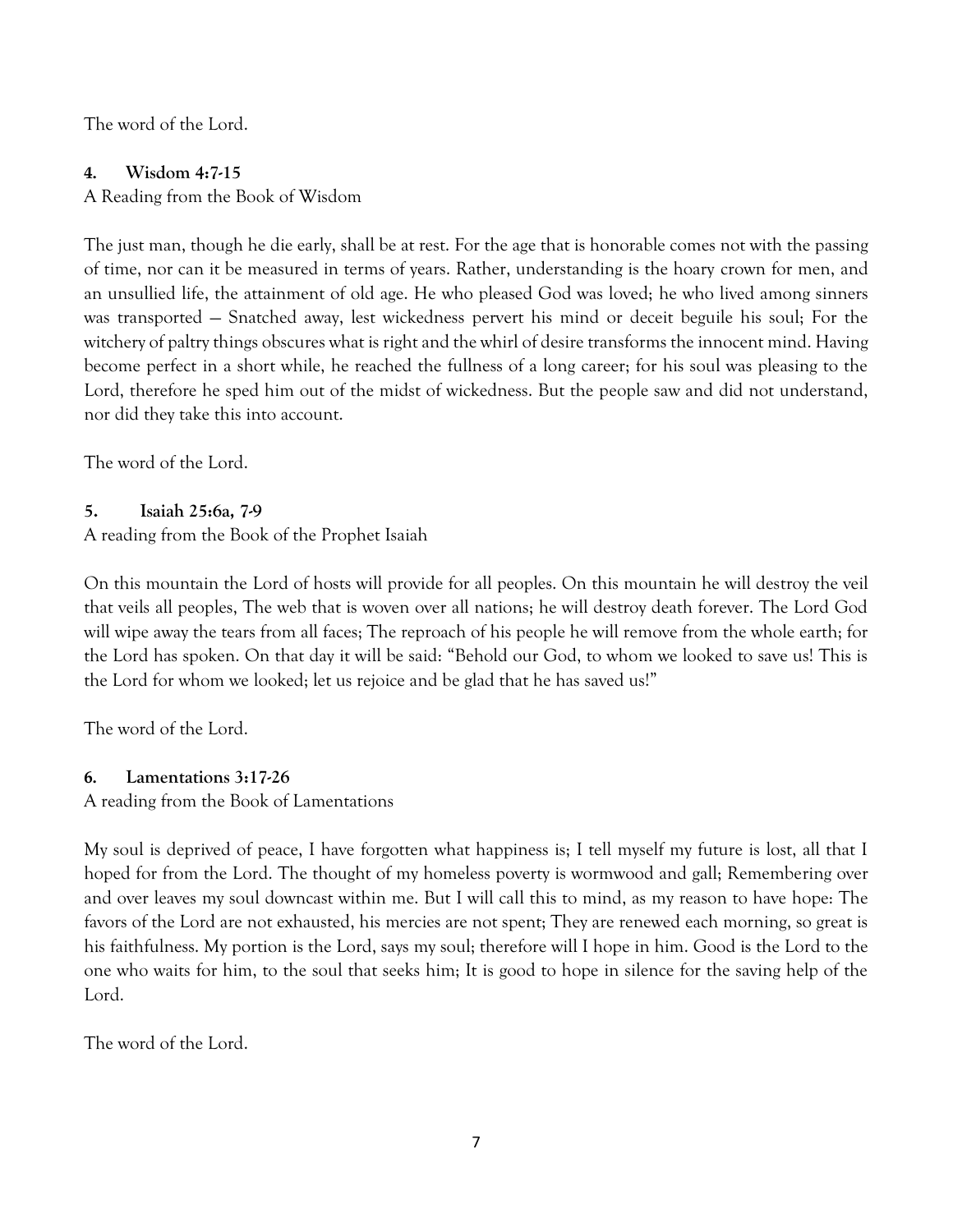#### **7. Daniel 12:1-3**

A reading from the Book of the Prophet Daniel

In those days, I, Daniel, mourned and I heard this word of the Lord: "At that time there shall arise Michael, the great prince, guardian of your people; It shall be a time unsurpassed in distress since nations began until that time. At that time your people shall escape, everyone who is found written in the book. Many of those who sleep in the dust of the earth shall awake; Some shall live forever, others shall be an everlasting horror and disgrace. But the wise shall shine brightly like the splendor of the firmament, And those who lead the many to justice shall be like the stars forever."

The word of the Lord.

### Responsorial Psalm *Please select one of the following (1-5)*

The Responsorial Psalm is sung at each Funeral Mass between the first and second readings. At St. Agnes, the Psalms are taken from the Noël Chabanel book of Psalms. Please choose from the following list:

#### **1. Psalm 23: 1-3, 4, 5, 6**

The Lord is my shepherd; there is nothing I shall want.

## **2. Psalm 25: 6 and 7b, 17-18, 20-21**

To you, O Lord, I lift my soul.

#### **3. Psalm 27: 1, 4, 7, 8b and 9a, 13-14**

The Lord is my light and my salvation.

#### **4. Psalm 63: 2, 3-4, 5-6, 8-9**

The Lord is kind and merciful.

#### **5. Psalm 116: 5, 6, 10-11, 15-16**

I will walk in the presence of the Lord in the land of the living.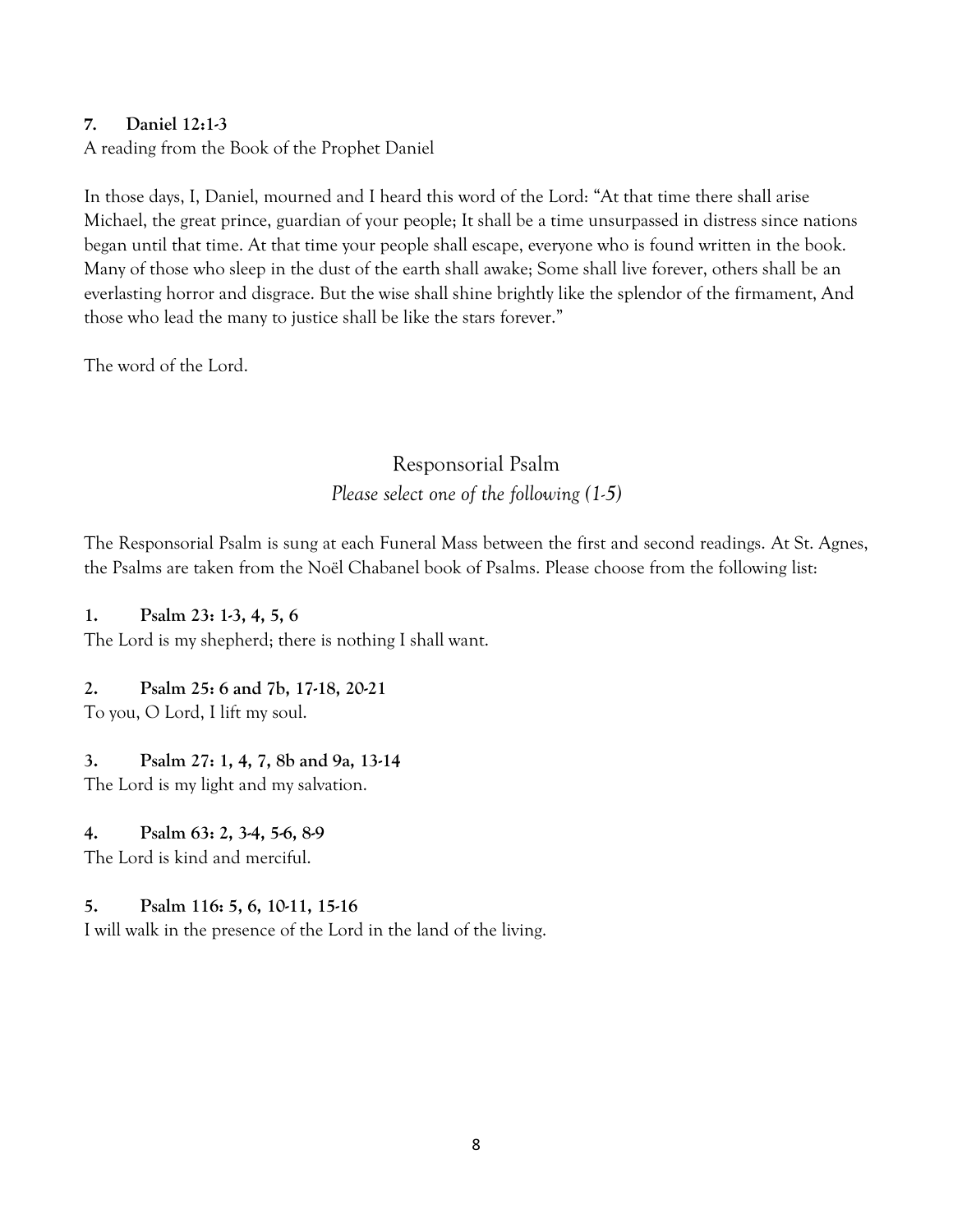### Second Reading: From the New Testament *Please select one of the following (1-19)*

#### **1. Acts of the Apostles 10:34-43 \***

A reading from the Acts of the Apostles

Peter proceeded to speak saying:

"In truth, I see that God shows no partiality. Rather, in every nation whoever fears him and acts uprightly is acceptable to him. You know the word that he sent to the Israelites as he proclaimed peace through Jesus Christ, who is Lord of all, what has happened all over Judea, beginning in Galilee after the baptism that John preached, how God anointed Jesus of Nazareth with the Holy Spirit and power. He went about doing good and healing all those oppressed by the Devil, for God was with him. We are witnesses of all that he did both in the country of the Jews and in Jerusalem. They put him to death by hanging him on a tree. This man God raised on the third day and granted that he be visible, not to all the people, but to us, the witnesses chosen by God in advance, who ate and drank with him after he rose from the dead. He commissioned us to preach to the people and testify that he is the one appointed by God as judge of the living and the dead. To him all prophets bear witness, that everyone who believes in him will receive forgiveness of sins through his name."

The word of the Lord.

#### **2. Romans 5:5-11**

A reading from the letter of Saint Paul to the Romans

Brothers and sisters: Hope does not disappoint, because the love of God has been poured out into our hearts through the Holy Spirit that has been given to us. For Christ, while we were still helpless, yet died at the appointed time for the ungodly. Indeed, only with difficulty does one die for a just person, though perhaps for a good person one might even find courage to die. But God proves his love for us in that while we were still sinners Christ died for us. How much more then, since we are now justified by his Blood, will we be saved through him from the wrath. Indeed, if, while we were enemies, we were reconciled to God through the death of his Son, how much more, once reconciled, will we be saved by his life. Not only that, but we also boast of God through our Lord Jesus Christ, through whom we have now received reconciliation.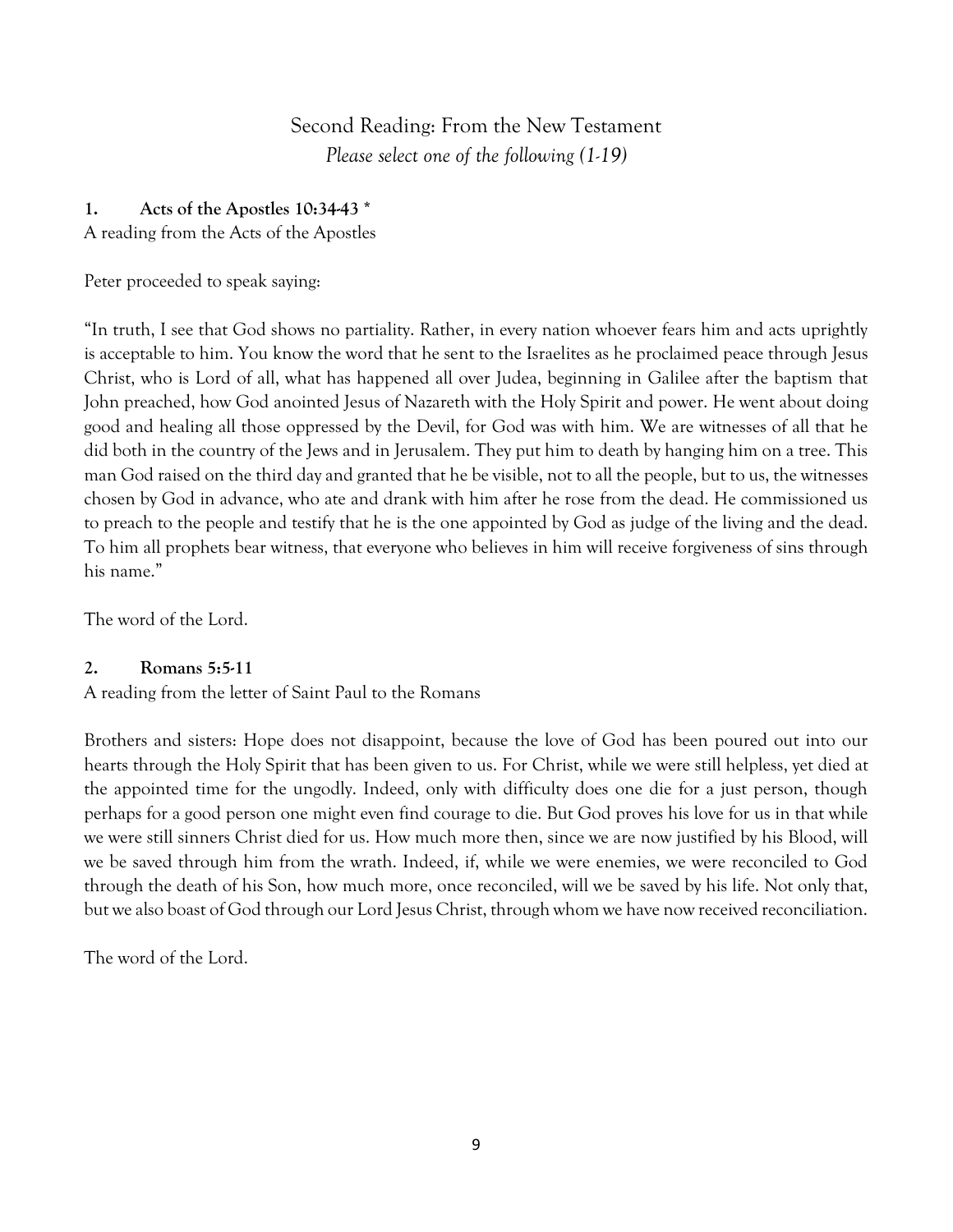#### **3. Romans 5:17-21**

A reading from the letter of Saint Paul to the Romans

Brothers and sisters: If, by the transgression of the one, death came to reign through that one, how much more will those who receive the abundance of grace and of the gift of justification come to reign in life through the one person Jesus Christ.

In conclusion, just as through one transgression condemnation came upon all, so, through one righteous act, acquittal and life came to all. For just as through the disobedience of one man the many were made sinners, so through the obedience of one the many will be made righteous. The law entered in so that transgression might increase but, where sin increased, grace overflowed all the more so that, as sin reigned in death, grace also might reign through justification for eternal life through Jesus Christ our Lord.

The word of the Lord.

#### **4. Romans 6:3-9**

A reading from the letter of Saint Paul to the Romans

Brothers and sisters: Are you unaware that we who were baptized into Christ Jesus were baptized into his death? We were indeed buried with him through baptism into death, so that, just as Christ was raised from the dead by the glory of the Father, we too might live in newness of life.

For if we have grown into union with him through a death like his, we shall also be united with him in the resurrection. We know that our old self was crucified with him, so that our sinful body might be done away with, that we might no longer be in slavery to sin. For a dead person has been absolved from sin. If, then, we have died with Christ, we believe that we shall also live with him. We know that Christ, raised from the dead, dies no more; death no longer has power over him.

The word of the Lord.

#### **5. Romans 8:14-23**

A reading from the letter of Saint Paul to the Romans

Brothers and sisters: Those who are led by the Spirit of God are children of God. For you did not receive a spirit of slavery to fall back into fear, but you received a spirit of adoption, through which we cry, "Abba, Father!" The Spirit itself bears witness with our spirit that we are children of God, and if children, then heirs, heirs of God and joint heirs with Christ, if only we suffer with him so that we may also be glorified with him.

I consider that the sufferings of this present time are nothing compared with the glory to be revealed for us. For creation awaits with eager expectation the revelation of the children of God; for creation was made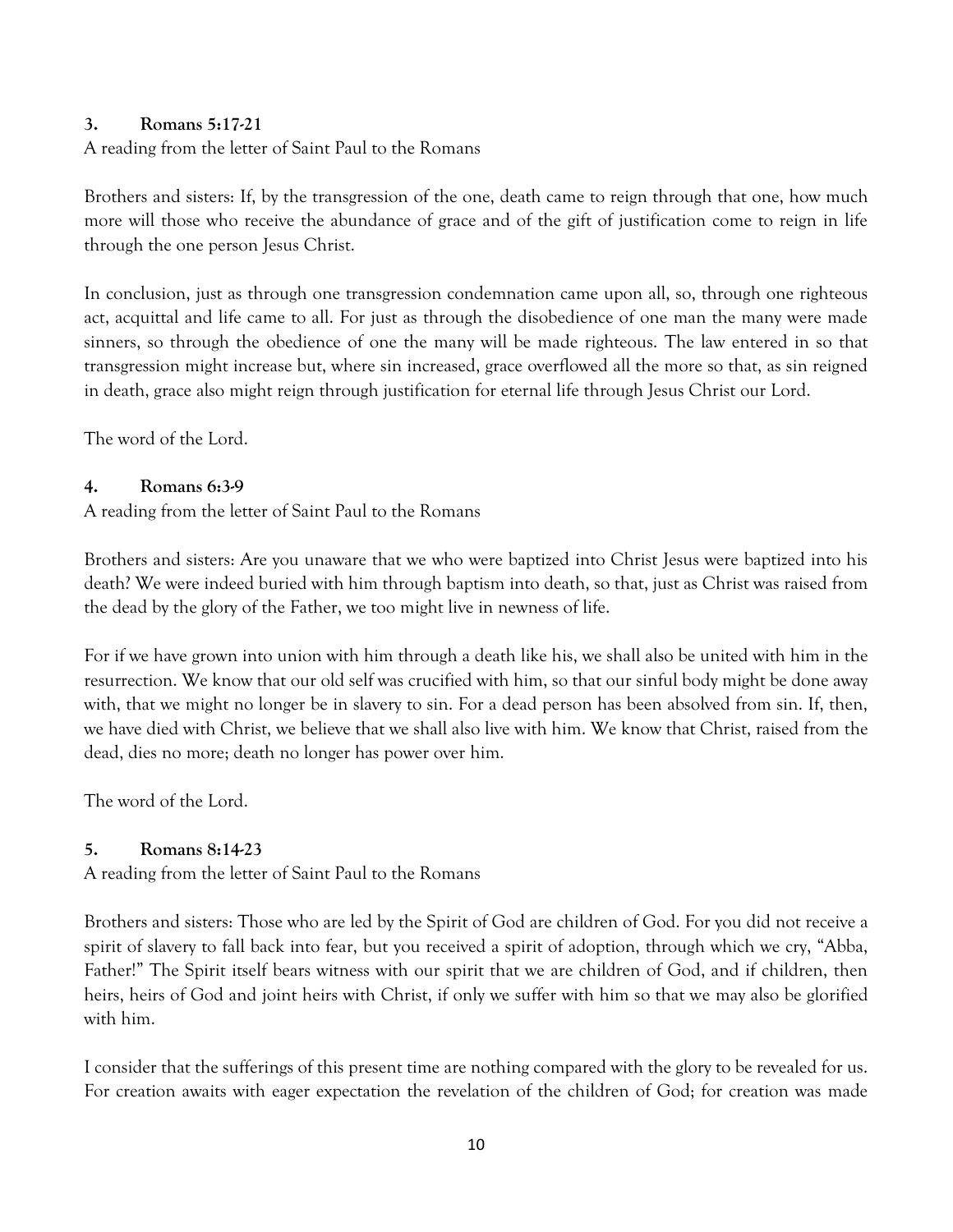subject to futility, not of its own accord but because of the one who subjected it, in hope that creation itself would be set free from slavery to corruption and share in the glorious freedom of the children of God. We know that all creation is groaning in labor pains even until now; and not only that, but we ourselves, who have the first fruits of the Spirit, we also groan within ourselves as we wait for adoption, the redemption of our bodies.

The word of the Lord.

#### **6. Romans 8:31b-35, 37-39**

A reading from the letter of Saint Paul to the Romans

If God is for us, who can be against us? He did not spare his own Son but handed him over for us all, will he not also give us everything else along with him? Who will bring a charge against God's chosen ones? It is God who acquits us. Who will condemn? It is Christ Jesus who died, rather, was raised, who also is at the right hand of God, who indeed intercedes for us.

What will separate us from the love of Christ? Will anguish, or distress, or persecution, or famine, or nakedness, or peril, or the sword? No, in all these things we conquer overwhelmingly through him who loved us. For I am convinced that neither death, nor life, nor angels, nor principalities, nor present things, nor future things, nor powers, nor height, nor depth, nor any other creature will be able to separate us from the love of God in Christ Jesus our Lord.

The word of the Lord.

#### **7. Romans 14:7-9, 10b-12**

A reading from the letter of Saint Paul to the Romans

Brothers and sisters: No one lives for oneself, and no one dies for oneself. For if we live, we live for the Lord, and if we die, we die for the Lord; so then, whether we live or die, we are the Lord's. For this is why Christ died and came to life, that he might be Lord of both the dead and the living. Why then do you judge your brother? Or you, why do you look down on your brother? For we shall all stand before the judgment seat of God; for it is written: As I live, says the Lord, every knee shall bend before me, and every tongue shall give praise to God. So, then each of us shall give an account of himself to God.

The word of the Lord.

#### **8. 1 Corinthians 15:20-23, 24b-28**

A reading from the first letter of Saint Paul to the Corinthians

Brothers and sisters: Christ has been raised from the dead, the first fruits of those who have fallen asleep. For since death came through a man, the resurrection of the dead came also through a man. For just as in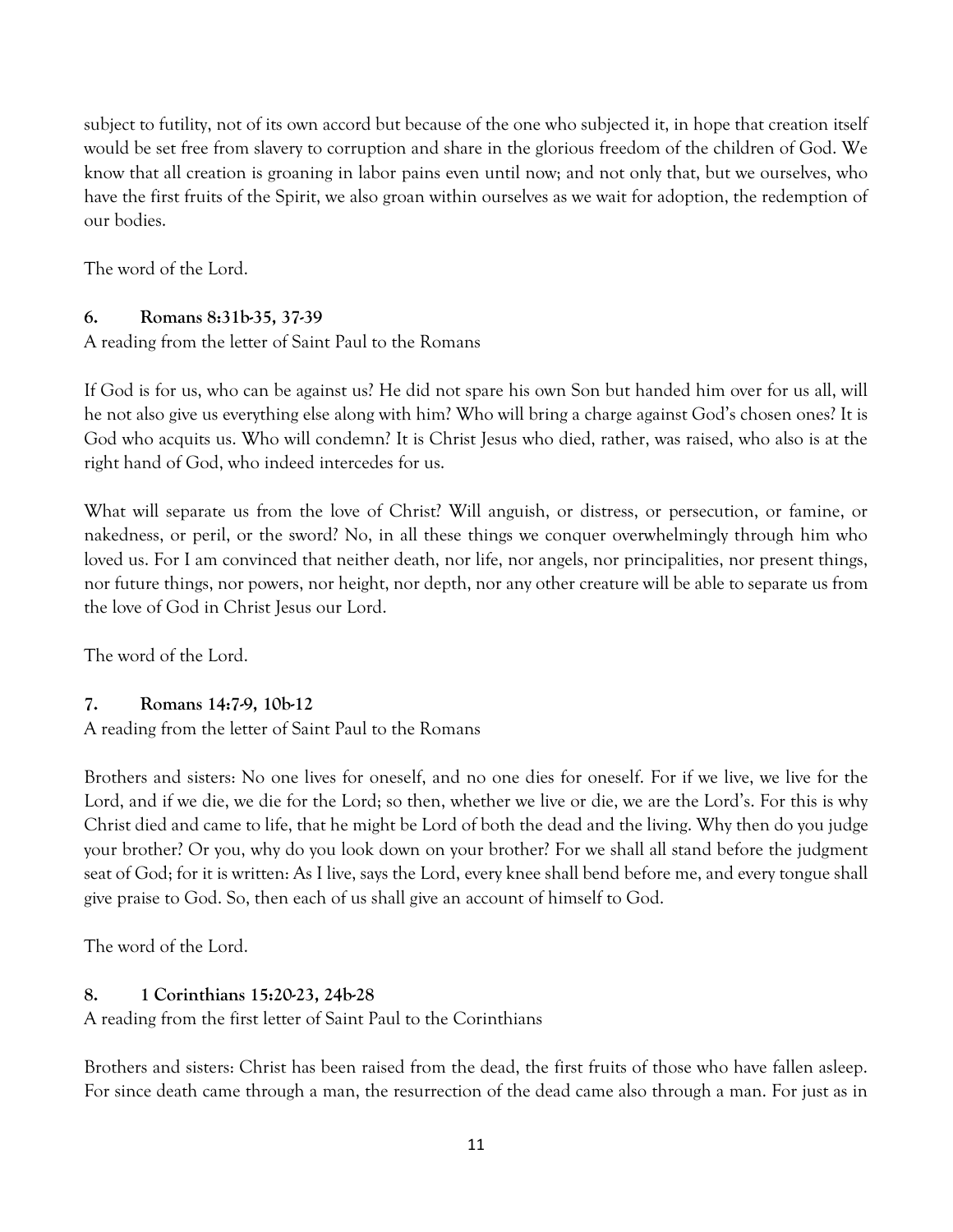Adam all die, so too in Christ shall all be brought to life, but each one in proper order: Christ the first fruits; then, at his coming, those who belong to Christ; then comes the end, when he hands over the Kingdom to his God and Father. For he must reign until he has put all his enemies under his feet. The last enemy to be destroyed is death, for "he subjected everything under his feet." But when it says that everything has been subjected, it is clear that he excludes the one who subjected everything to him. When everything is subjected to him, then the Son himself will also be subjected to the one who subjected everything to him, so that God may be all in all.

The word of the Lord.

#### **9. 1 Corinthians 15:51-57**

A reading from the first letter of Saint Paul to the Corinthians

Brothers and sisters: Behold, I tell you a mystery. We shall not all fall asleep, but we will all be changed, in an instant, in the blink of an eye, at the last trumpet. For the trumpet will sound, the dead will be raised incorruptible, and we shall be changed. For that which is corruptible must clothe itself with incorruptibility, and that which is mortal must clothe itself with immortality. And when this which is corruptible clothes itself with incorruptibility and this which is moral clothes itself with immortality, then the word that is written shall come about: *Death is swallowed up in victory. Where, O death, is your victory? Where, O death, is your sting?*

The sting of death is sin, and the power of sin is the law. But thanks be to God who gives us the victory through our Lord Jesus Christ.

The word of the Lord.

#### **10. 2 Corinthians 4:14-5:1**

A reading from the second letter of Saint Paul to the Corinthians

Brothers and sisters: Knowing that the One who raised the Lord Jesus will raise us also with Jesus and place us with you in his presence. Everything indeed is for you, so that the grace bestowed in abundance on more and more people may cause the thanksgiving to overflow for the glory of God. Therefore, we are not discouraged; rather, although our outer self is wasting away, our inner self is being renewed day by day. For this momentary light affliction is producing for us an eternal weight of glory beyond all comparison, as we look not to what is seen but to what is unseen; for what is seen is transitory, but what is unseen is eternal. For we know that if our earthly dwelling, a tent, should be destroyed, we have a building from God, a dwelling not made with hands, eternal in heaven.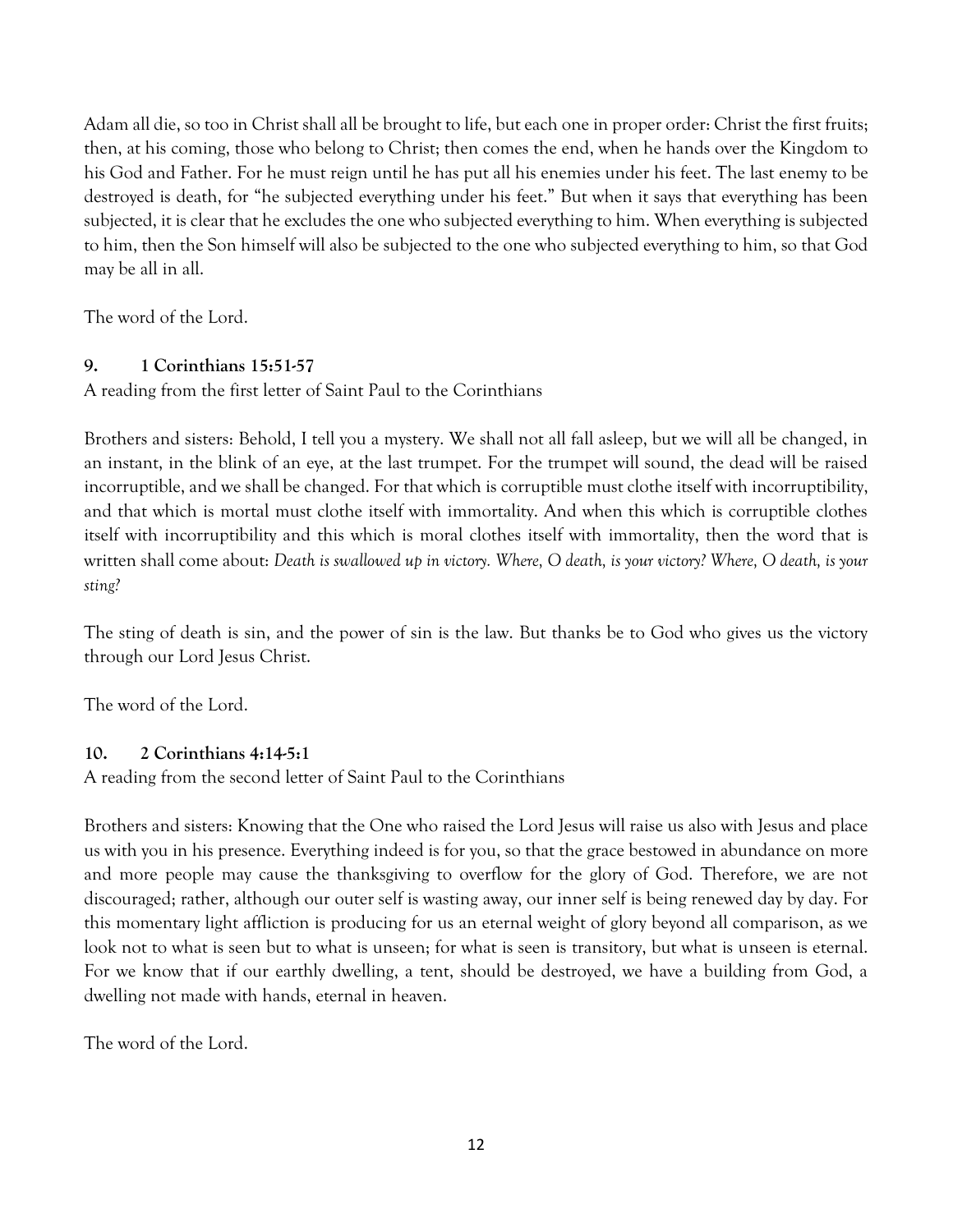#### **11. 2 Corinthians 5:1, 6-10**

A reading from the second letter of Saint Paul to the Corinthians

Brothers and sisters: We know that if our earthly dwelling, a tent, should be destroyed, we have a building from God, a dwelling not made with hands, eternal in heaven.

We are always courageous, although we know that while we are at home in the body we are away from the Lord, for we walk by faith, not by sight. Yet we are courageous, and we would rather leave the body and go home to the Lord. Therefore, we aspire to please him, whether we are at home or away. For we must all appear before the judgment seat of Christ, so that each one may receive recompense, according to what he did in the body, whether good or evil.

The word of the Lord.

#### **12. Philippians 3:20-21**

A reading from the letter of Saint Paul to the Philippians

Brothers and sisters: Our citizenship is in heaven, and from it we also await a savior, the Lord Jesus Christ. He will change our lowly body to conform with his glorified body by the power that enables him also to bring all things into subjection to himself.

The word of the Lord.

#### **13. 1 Thessalonians 4:13-18**

A reading from the first letter of Saint Paul to the Thessalonians

We do not want you to be unaware, brothers and sisters, about those who have fallen asleep, so that you may not grieve like the rest, who have no hope. For if we believe that Jesus died and rose, so too will God, through Jesus, bring with him those who have fallen asleep. Indeed, we tell you this, on the word of the Lord, that we who are alive, who are left until the coming of the Lord, will surely not precede those who have fallen asleep. For the Lord himself, with a word of command, with the voice of an archangel and with the trumpet of God, will come down from heaven, and the dead in Christ will rise first. Then we who are alive, who are left, will be caught up together with them in the clouds to meet the Lord in the air. Thus we shall always be with the Lord. Therefore, console one another with these words.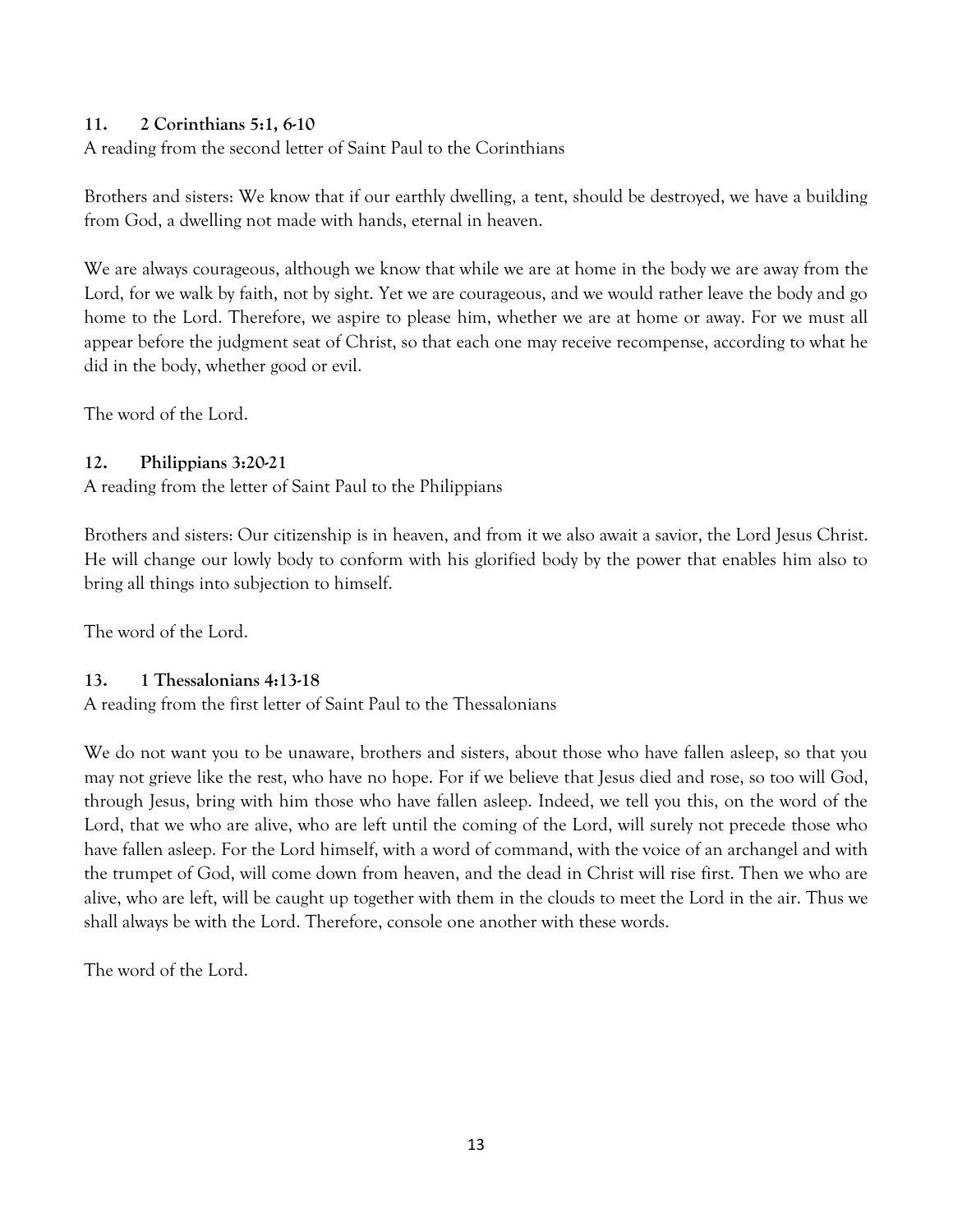#### **14. 2 Timothy 2:8-13**

A reading from the second letter of Saint Paul to Timothy

Beloved: Remember Jesus Christ, raised from the dead, a descendant of David: such is my gospel, for which I am suffering, even to the point of chains, like a criminal. But the word of God is not chained. Therefore, I bear with everything for the sake of those who are chosen, so that they too may obtain the salvation that is in Christ Jesus, together with eternal glory. This saying is trustworthy: If we have died with him, we shall also live with him; if we persevere we shall also reign with him. But if we deny him he will deny us. If we are unfaithful he remains faithful, for he cannot deny himself.

The word of the Lord.

#### **15. 1 John 3:1-2**

A reading from the first letter of Saint John

Beloved: See what love the Father has bestowed on us that we may be called the children of God. Yet so we are. The reason the world does not know us is that it did not know him. Beloved, we are God's children now; what we shall be has not yet been revealed. We do know that when it is revealed we shall be like him, for we shall see him as he is.

The word of the Lord.

#### **16. 1 John 3:14-16**

A reading from the first letter of Saint John

Beloved: We know that we have passed from death to life because we love our brothers. Whoever does not love remains in death. Everyone who hates his brother is a murderer, and you know that no murderer has eternal life remaining in him. The way we came to know love was that he laid down his life for us; so we ought to lay down our lives for our brothers.

The word of the Lord.

#### **17. Revelation 14:13 \***

A Reading from the book of Revelation

I, John, heard a voice from heaven say, "Write this: Blessed are the dead who die in the Lord from now on." "Yes," said the Spirit, "let them find rest from their labors, for their works accompany them."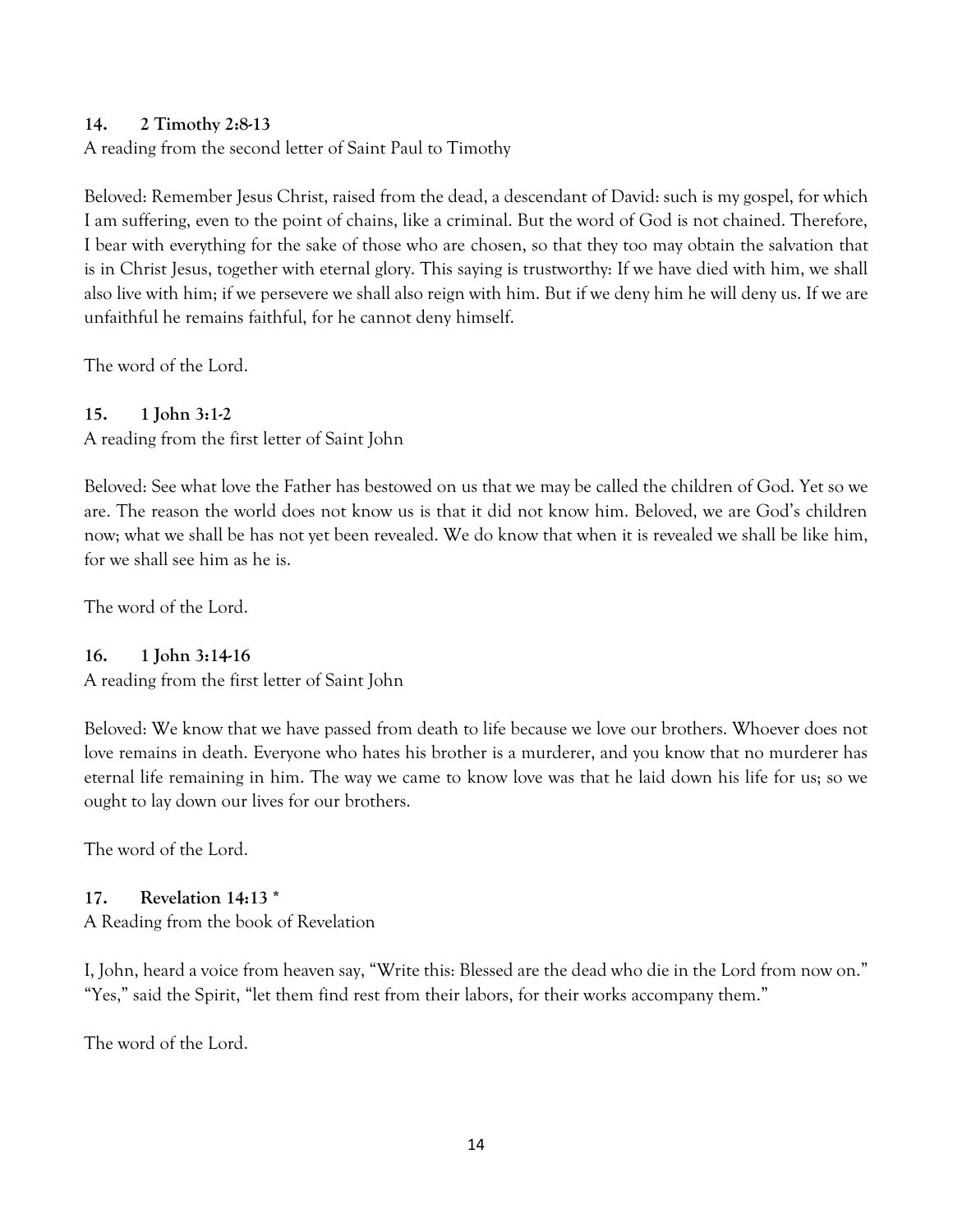#### **18. Revelation 20:11-21:1 \***

A reading from the book of Revelation

I, John, saw a large white throne and the one who was sitting on it. The earth and the sky fled from his presence and there was no place for them. I saw the dead, the great and the lowly, standing before the throne, and scrolls were opened. Then another scroll was opened, the book of life. The dead were judged according to their deeds, by what was written in the scrolls. The sea gave up its dead; then Death and Hades gave up their dead. All the dead were judged according to their deeds. Then Death and Hades were thrown into the pool of fire. (This pool of fire is the second death.) Anyone whose name was not found written in the book of life was thrown into the pool of fire.

Then I saw a new heaven and a new earth. The former heaven and the former earth had passed away, and the sea was no more.

The word of the Lord.

#### **19. Revelation 21:1-5a, 6b-7 \***

A reading from the book of Revelation

I, John, saw a new heaven and a new earth. The former heaven and the former earth had passed away, and the sea was no more. I also saw the holy city, a new Jerusalem, coming down out of heaven from God, prepared as a bride adorned for her husband. I heard a loud voice from the throne saying, "Behold, God's dwelling is with the human race. He will dwell with them and they will be his people and God himself will always be with them as their God. He will wipe every tear from their eyes, and there shall be no more death or mourning, wailing or pain, for the old order has passed away."

The One who sat on the throne said, "Behold, I make all things new. I am the Alpha and the Omega, the beginning and the end. To the thirsty I will give a gift from the spring of life-giving water. The victor will inherit these gifts, and I shall be his God, and he will be my son."

The word of the Lord.

*\* may be used as the First Reading during the Easter Season*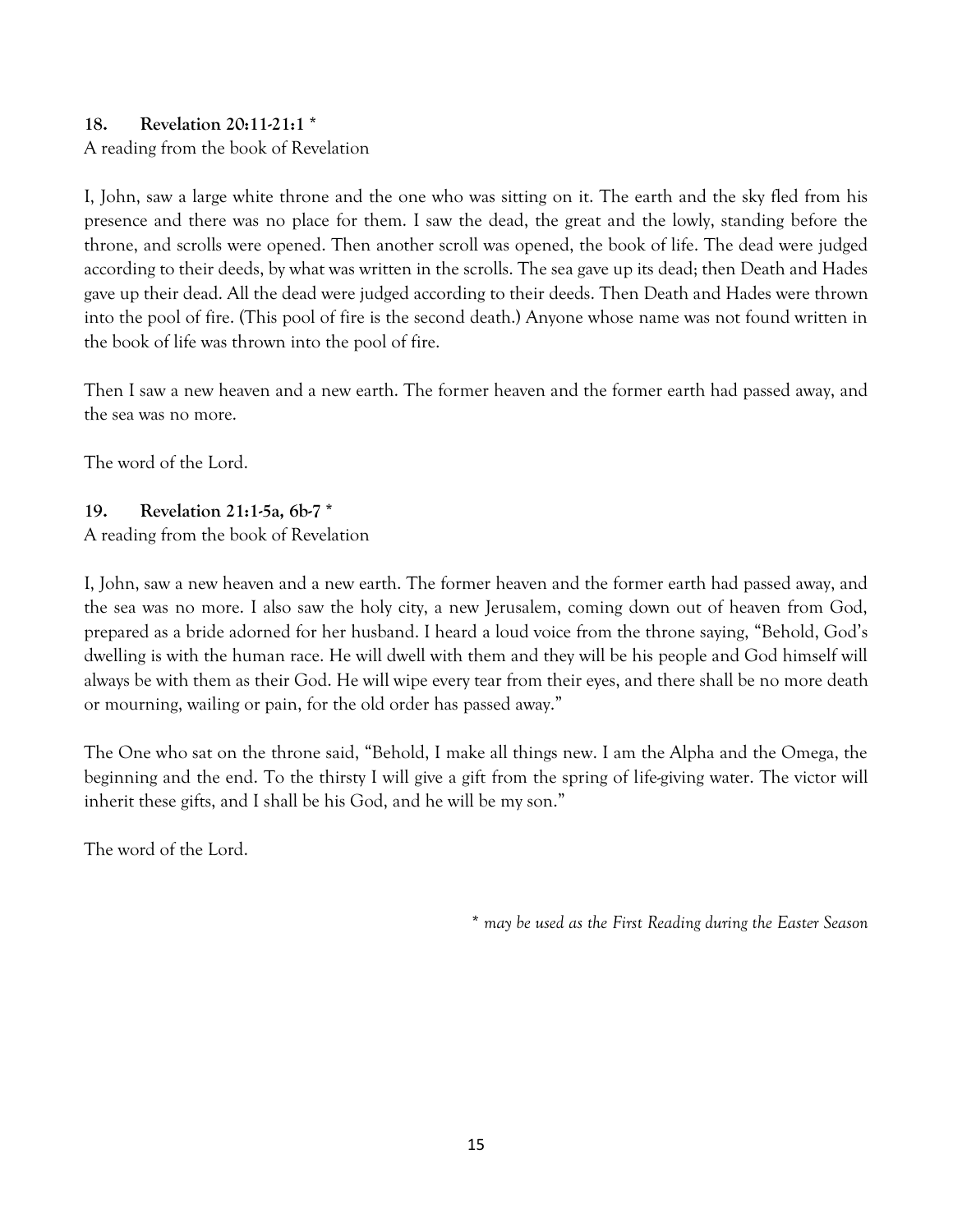### The Gospel *Please choose one of the following (1-20)*

#### **1. Matthew 5:1-12**

A reading from the holy Gospel according to Matthew

When Jesus saw the crowds, he went up the mountain, and after he had sat down, his disciples came to him. He began to teach them, saying: "Blessed are the poor in spirit, for theirs is the Kingdom of heaven. Blessed are they who mourn, for they will be comforted. Blessed are the meek, for they will inherit the land. Blessed are they who hunger and thirst for righteousness, for they will be satisfied. Blessed are the merciful, for they will be shown mercy. Blessed are the clean of heart, for they will see God. Blessed are the peacemakers, for they will be called children of God. Blessed are they who are persecuted for the sake of righteousness, for theirs is the Kingdom of heaven. Blessed are you when they insult you and persecute you and utter every kind of evil against you falsely because of me. Rejoice and be glad, for your reward will be great in heaven."

The Gospel of the Lord.

#### **2. Matthew 11:25-30**

A reading from the holy Gospel according to Matthew

At that time Jesus answered: "I give praise to you, Father, Lord of heaven and earth, for although you have hidden these things from the wise and the learned you have revealed them to the childlike. Yes, Father such has been your gracious will. All things have been handed over to me by my Father. No one knows the Son except the Father, and no one knows the Father except the Son and anyone to whom the Son wishes to reveal him.

"Come to me, all you who labor and are burdened, and I will give you rest. Take my yoke upon you and learn from me, for I am meek and humble of heart; and you will find rest for yourselves. For my yoke is easy and my burden light."

The Gospel of the Lord.

#### **3. Matthew 25:1-13**

A reading from the holy Gospel according to Matthew

Jesus told his disciples this parable: "The kingdom of heaven will be like ten virgins who took them lamps and went out to meet the bridegroom. Five of them were foolish and five were wise. The foolish ones, when taking their lamps, brought no oil with them, but the wise brought flasks of oil with their lamps. Since the bridegroom was long delayed, they all became drowsy and fell asleep. At midnight, there was a cry, 'Behold, the bridegroom! Come out and meet him!' Then all those virgins got up and trimmed their lamps. The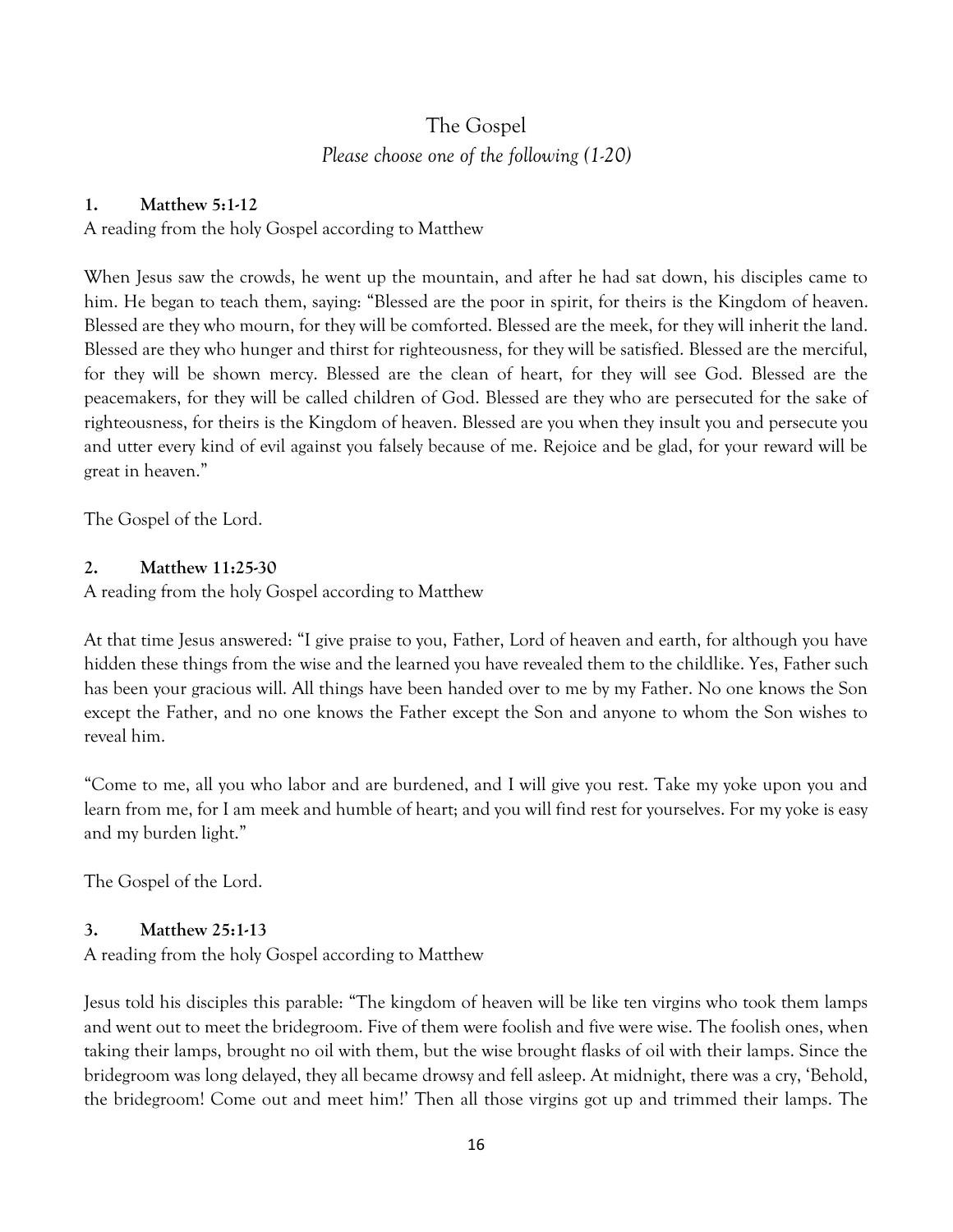foolish ones said to the wise, 'Give us some of your oil, for our lamps are going out.' But the wise ones replied, 'No, for there may not be enough for us and you. Go instead to the merchants and buy some for yourselves.' While they went off to buy it, the bridegroom came and those who were ready went in to the wedding feast with him. Then the door was locked. Afterwards the other virgins came and said, 'Lord, Lord, open the door for us!' But he said in reply, 'Amen, I say to you, I do not know you.' Therefore, stay awake, for you know neither the day nor the hour."

The Gospel of the Lord.

#### **4. Matthew 25:31-46**

A reading from the holy Gospel according to Matthew

Jesus said to his disciples: "When the Son of Man comes in his glory, and all the angels with him, he will sit upon his glorious throne, and all the nations will be assembled before him. And he will separate them one from another, as a shepherd separates the sheep from the goats. He will place the sheep on his right and the goats on his left. Then the king will say to those on his right, 'Come, you who are blessed by my Father. Inherit the kingdom prepared for you from the foundation of the world. For I was hungry and you gave me food, I was thirsty and you gave me drink, a stranger and you welcomed me, naked and you clothed me, ill and you cared for me, in prison and you visited me.' Then the righteous will answer him and say, 'Lord, when did we see you hungry and feed you, or thirsty and give you drink? When did we see you a stranger and welcome you, or naked and clothe you? When did we see you ill or in prison, and visit you?' And the king will say to them in reply, 'Amen, I say to you, whatever you did for one of these least brothers of mine, you did for me.'

Then he will say to those on his left, 'Depart from me, you accursed, into the eternal fire prepared for the Devil and his angels. For I was hungry and you gave me no food, I was thirsty and you gave me no drink, a stranger and you gave me no welcome, naked and you gave me no clothing, ill and in prison, and you did not care for me.' Then they will answer and say, 'Lord when did we see you hungry or thirsty or a stranger or naked or ill or in prison, and not minister to your needs?' He will answer them, 'Amen, I say to you, what you did not do for one of these least ones, you did not do for me.' And these will go off to eternal punishment, but the righteous to eternal life."

The Gospel of the Lord.

#### **5. Mark 15:33-39; 16:1-6**

A reading from the holy Gospel according to Mark

At noon darkness came over the whole land until three in the afternoon. And at three o'clock Jesus cried out in a loud voice, "Eloi, Eloi, lema sabachthani?" which is translated, "My God, my God, why have you forsaken me?" Some of the bystanders who heard it said, "Look he is calling Elijah." One of them ran, soaked a sponge with wine, put it on a reed, and gave it to him to drink, saying, "Wait, let us see if Elijah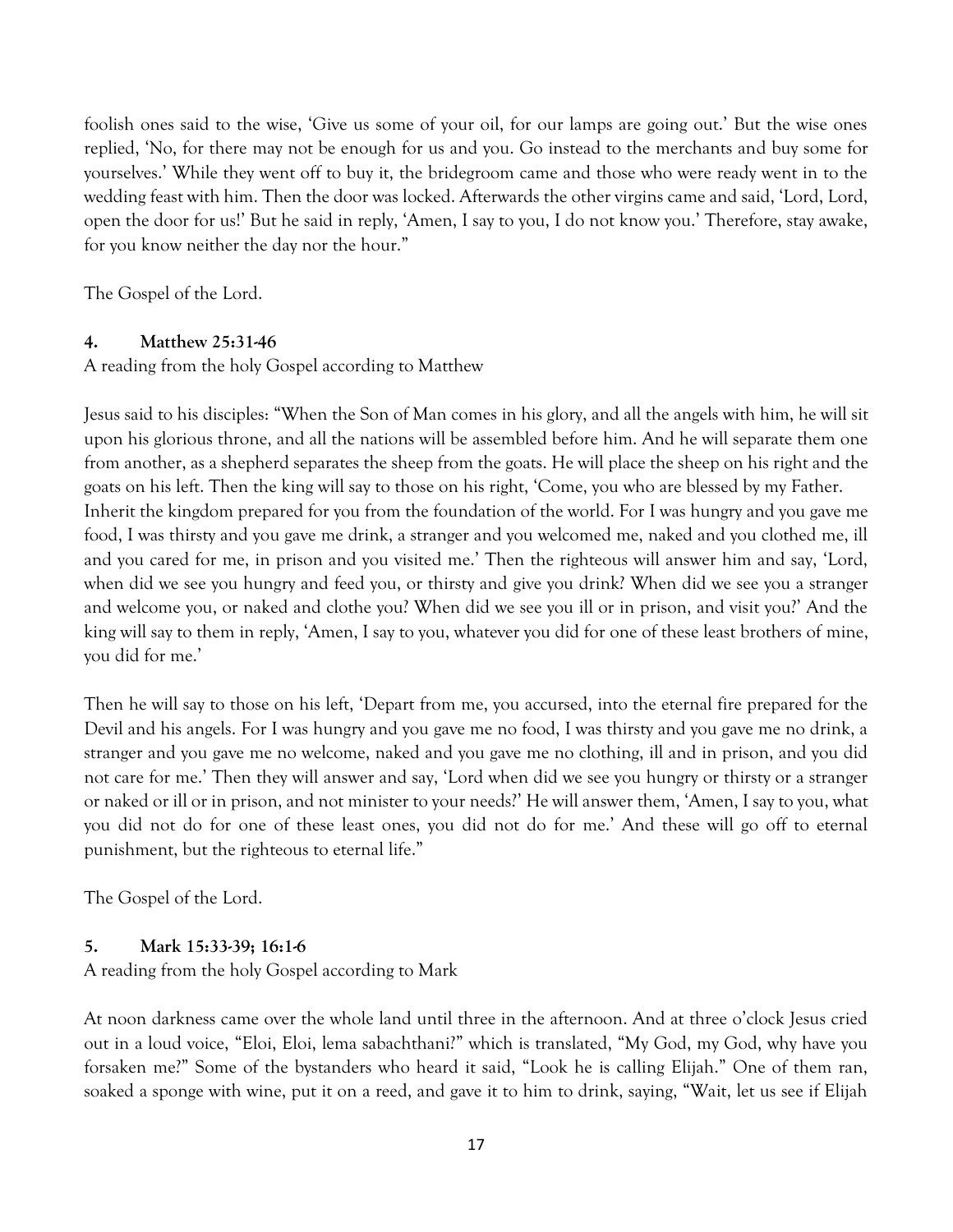comes to take him down." Jesus gave a loud cry and breathed his last. The veil of the sanctuary was torn in two from top to bottom. When the centurion who stood facing him saw how he had breathed his last he said, "Truly this was the Son of God!"

When the Sabbath was over, Mary Magdalene, Mary, the mother of James, and Salome brought spices so that they might go and anoint him. Very early when the sun had risen, on the first day of the week, they came to the tomb. They were saying to one another, "Who will roll back the stone for us from the entrance of the tomb?" When the looked up, they saw that the stone had been rolled back; it was very large.

On entering the tomb they saw a young man sitting on the right side, clothed in a white robe, and they were utterly amazed. He said to them, "Do not be amazed! You seek Jesus of Nazareth, the crucified. He has been raised; he is not here. Behold the place where they laid him."

The Gospel of the Lord.

#### **6. Luke 7:11-17**

A reading from the holy Gospel according to Luke

Jesus journeyed to a city called Nain, and his disciples and a large crowd accompanied him. As he drew near to the gate of the city, a man who had died was being carried out, the only son of his mother, and she was a widow. A large crowd from the city was with her. When the Lord saw her, he was moved with pity for her and said to her, "Do not weep." He stepped forward and touched the coffin; at this the bearers halted, and he said, "Young man, I tell you, arise!" The dead man sat up and began to speak, and Jesus have him to his mother. Fear seized them all, and they glorified God, exclaiming, "A great prophet has arisen in our midst," and "God has visited his people." The report about him spread through the whole of Judea and in all the surrounding region.

The Gospel of the Lord.

#### **7. Luke 12:35-40**

A reading from the holy Gospel according to Luke

Jesus said to his disciples: "Gird your loins and light your lamps and be like servants who await their master's return from a wedding, ready to open immediately when he comes and knocks. Blessed are those servants whom the master finds vigilant on his arrival. Amen, I say to you, he will gird himself, have them recline at table, and proceed to wait on them. And should he come in the second or third watch and find them prepared in this way, blessed are those servants. Be sure of this: if the master of the house had known the hour when the thief was coming, he would not have let his house be broken into. You also must be prepared, for at an hour you do not expect, the Son of Man will come."

The Gospel of the Lord.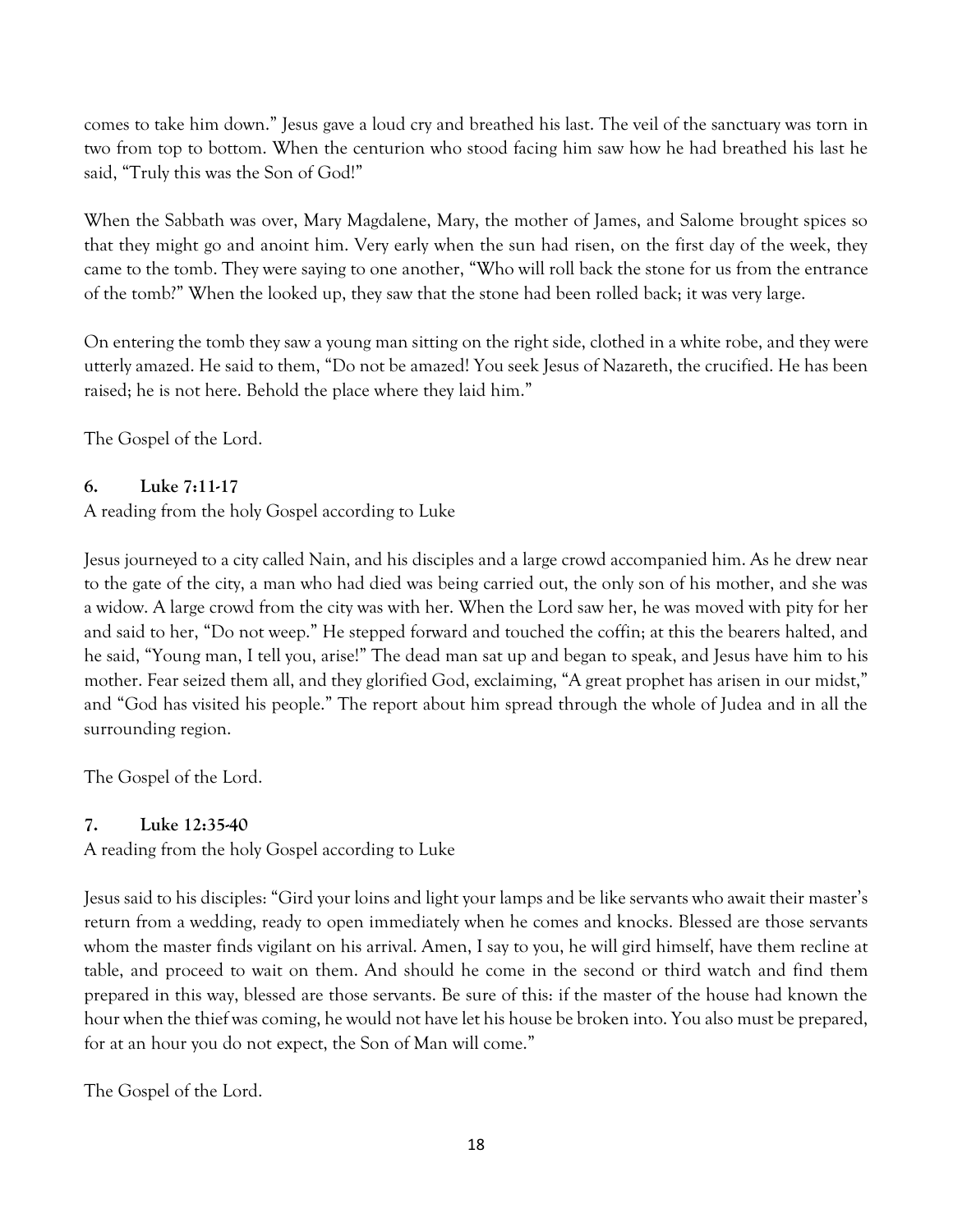#### **8. Luke 23:33, 39-43**

A reading from the holy Gospel according to Luke

When the soldiers came to the place called the Skull, they crucified Jesus and the criminals there, one on his right and the other on his left. Now one of the criminals hanging there reviled Jesus, saying, "Are you not the Messiah? Save yourself and us." The other, however, rebuking him, said in reply, "Have you no fear of God, for you are subject to the same condemnation? And indeed, we had been condemned justly, for the sentence we received corresponds to our crimes, but this man has done nothing criminal." Then he said, "Jesus, remember me when you come into your Kingdom." He replied to him, "Amen, I say to you, today you will be with me in Paradise."

The Gospel of the Lord.

#### **9. Luke 23:44-46, 50-53; 24:1-6a**

A reading from the holy Gospel according to Luke

It was about noon and darkness came over the whole land until three in the afternoon because of an eclipse of the sun. Then the veil of the temple was torn down the middle. Jesus cried out in a loud voice, "Father, into your hands I commend my spirit;" and when he had said this, he breathed his last. Now there was a virtuous and righteous man named Joseph who, though he was a member of the council, went to Pilate and asked for the Body of Jesus. After he had taken the Body down, he wrapped it in a linen cloth and laid him in a rock- hewn tomb in which no one had yet been buried. At daybreak on the first day of the week the women took the spices they had prepared and went to the tomb. They found the stone rolled away from the tomb; but when they entered, they did not find the Body of the Lord Jesus. While they were puzzling over this, behold, two men in dazzling garments appeared to them. They were terrified and bowed their faces to the ground.

The men said to them, "Why do you seek the living one among the dead? He is not here, he has been raised.

The Gospel of the Lord.

#### **10. Luke 24:13-16, 28-35**

A reading from the holy Gospel according to Luke

That very day, the first day of the week, two of the disciples of Jesus were going to a village called Emmaus, seven miles from Jerusalem, and they were conversing about all the things that had occurred. And it happened that while they were conversing and debating, Jesus himself drew near and walked with them, but their eyes were prevented from recognizing him. As they approached the village to which they were going, he gave the impression that he was going on farther. But they urged him, "Stay with us, for it is nearly evening and the day is almost over." So he went in to stay with them. And it happened that, while he was with them at table, he took bread, said the blessing, broke it, and gave it to them. With that their eyes were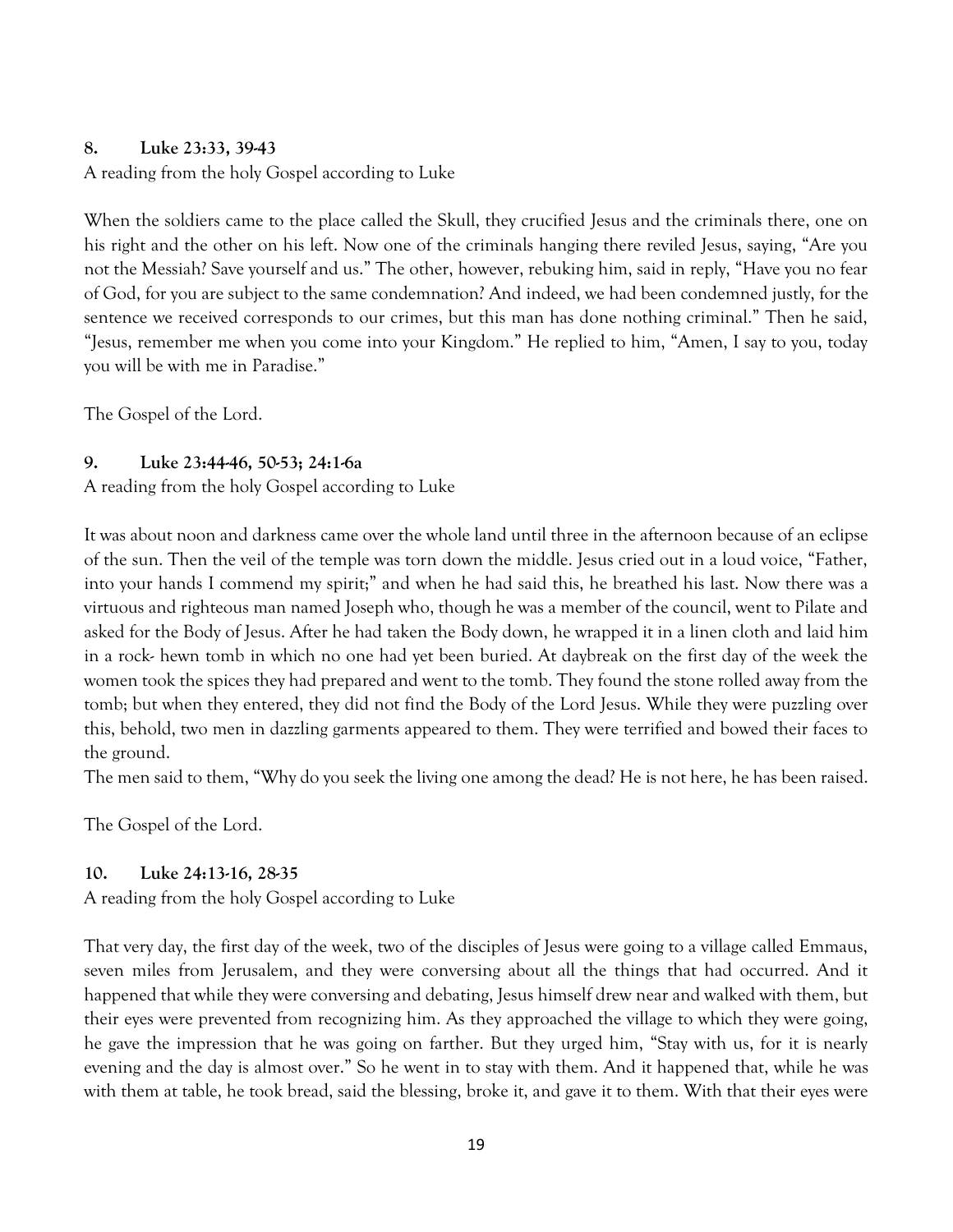opened and they recognized him, but he vanished from their sight. Then they said to each other, "Were not our hearts burning within us while he spoke to us on the way and opened the Scriptures to us?" So they set out at once and returned to Jerusalem where they found gathered together the Eleven and those with them who were saying, "The Lord has truly been raised and has appeared to Simon!" Then the two recounted what had taken place on the way and how he was made known to them in the breaking of the bread.

The Gospel of the Lord

#### **11. John 5:24-29**

A reading from the holy Gospel according to John

Jesus answered the Jews and said to them: "Amen, amen, I say to you, whoever hears my word and believes in the one who send me has eternal life and will not come to condemnation, but has passed from death to life.

Amen, amen, I say to you, the hour is coming and is now here when the dead will hear the voice of the Son of God, and those who hear will live. For just as the Father has life in himself, so also he gave his Son the possession of life in himself. And he gave him the power to exercise judgment, because he is the Son of Man. Do not be amazed at this, because the hour is coming in which all who are in the tombs will hear his voice and will come out, those who have done good deeds to the resurrection of life, but those who have done wicked deeds to the resurrection of condemnation."

The Gospel of the Lord.

#### **12. John 6:37-40**

A reading from the holy Gospel according to John

Jesus said to the crowds: "Everything that the Father gives me will come to me, and I will not reject anyone who comes to me, because I came down from heaven not to do my own will but the will of the one who sent me. And this is the will of the one who sent me, that I should not lose anything of what he gave me, but that I should raise it on the last day. For this is the will of my Father, that everyone who sees the Son and believes in him may have eternal life, and I shall raise him on the last day."

The Gospel of the Lord.

#### **13. John 6:51-58**

A reading from the holy Gospel according to John

Jesus said to the crowds: "I am the living bread that came down from heaven; whoever eats this bread will live forever; and the bread that I will give is my flesh for the life of the world."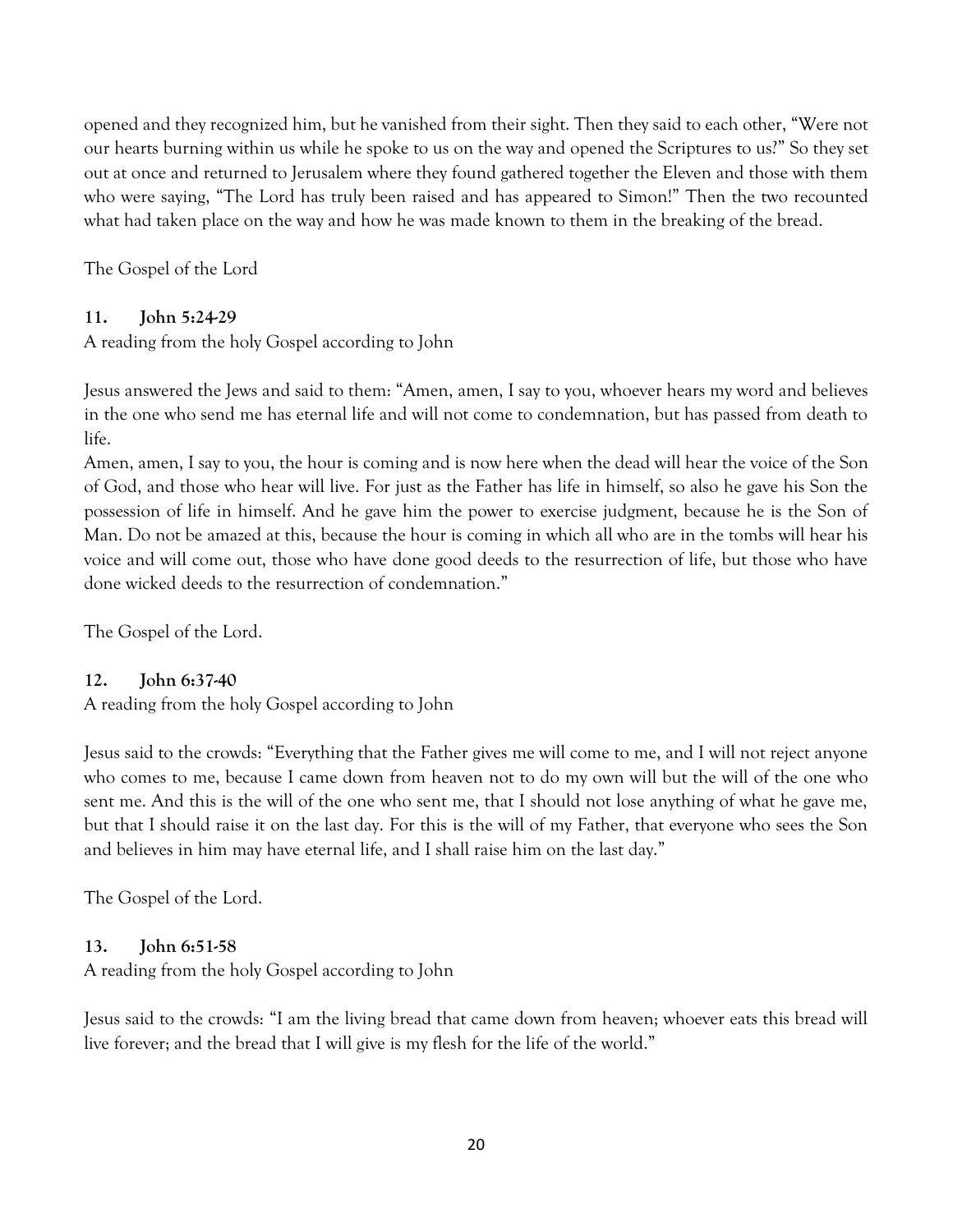The Jews quarreled among themselves, saying, "How can this man give us his Flesh to eat?" Jesus said to them, "Amen, amen, I say to you, unless you eat the Flesh of the Son of Man and drink his Blood, you do not have life within you. Whoever eats my flesh and drinks my blood has eternal life, and I will raise him on the last day. For my flesh is true food, and my blood is true drink. Whoever eats my flesh and drinks my blood remains in me and I in him. Just as the living Father sent me and I have life because of the Father, so also the one who feeds on me will have life because of me. This is the bread that came down from heaven. Unlike your ancestors who ate and still died, whoever eats this bread will live forever."

The Gospel of the Lord.

#### **14. John 11:11-27**

A reading from the holy Gospel according to John

When Jesus arrived in Bethany, he found that Lazarus had already been in the tomb for four days. Now Bethany was near Jerusalem, only about two miles away. Many of the Jews had come to Martha and Mary to comfort them about their brother. When Martha heard that Jesus was coming, she went to meet him; but Mary sat at home. Martha said to Jesus, "Lord, if you had been here, my brother would not have died. But even now I know that whatever you ask of God, God will give you." Jesus said to her, "Your brother will rise." Martha said to him, "I know he will rise, in the resurrection on the last day." Jesus told her, "I am the resurrection and the life; whoever believes in me, even if he dies, will live, and everyone who lives and believes in me will never die. Do you believe this?" She said to him, "Yes, Lord. I have come to believe that you are the Christ, the Son of God, the one who is coming into the world."

The Gospel of the Lord.

#### **15. John 11:32-45**

A reading from the holy Gospel according to John

When Mary came to where Jesus was and saw him, she fell at his feet and said to him, "Lord, if you had been here, my brother would not have died." When Jesus saw her weeping and the Jews who had come with her weeping, he became perturbed and deeply troubled, and said, "Where have you laid him?" They said to him, "Sir, come and see." And Jesus wept. So the Jews said, "See how he loved him." But some of them said, "Could not the one who opened the eyes of the blind man have done something so that this man would not have died?" So Jesus, perturbed again, came to the tomb. It was a cave, and a stone lay across it. Jesus said, "Take away the stone." Martha, the dead man's sister, said to him, "Lord, by now there will be a stench; he has been dead for four days." Jesus said to her, "Did I not tell you that if you believe you will see the glory of God?" So they took away the stone. And Jesus raised his eyes and said, "Father, I thank you for hearing me. I know that you always hear me; but because of the crowd here I have said this, that they may believe that you sent me." And when he had said this, he cried out in a loud voice, "Lazarus, come out!" The dead man came out, tied hand and foot with burial bands, and his face was wrapped in a cloth. So Jesus said to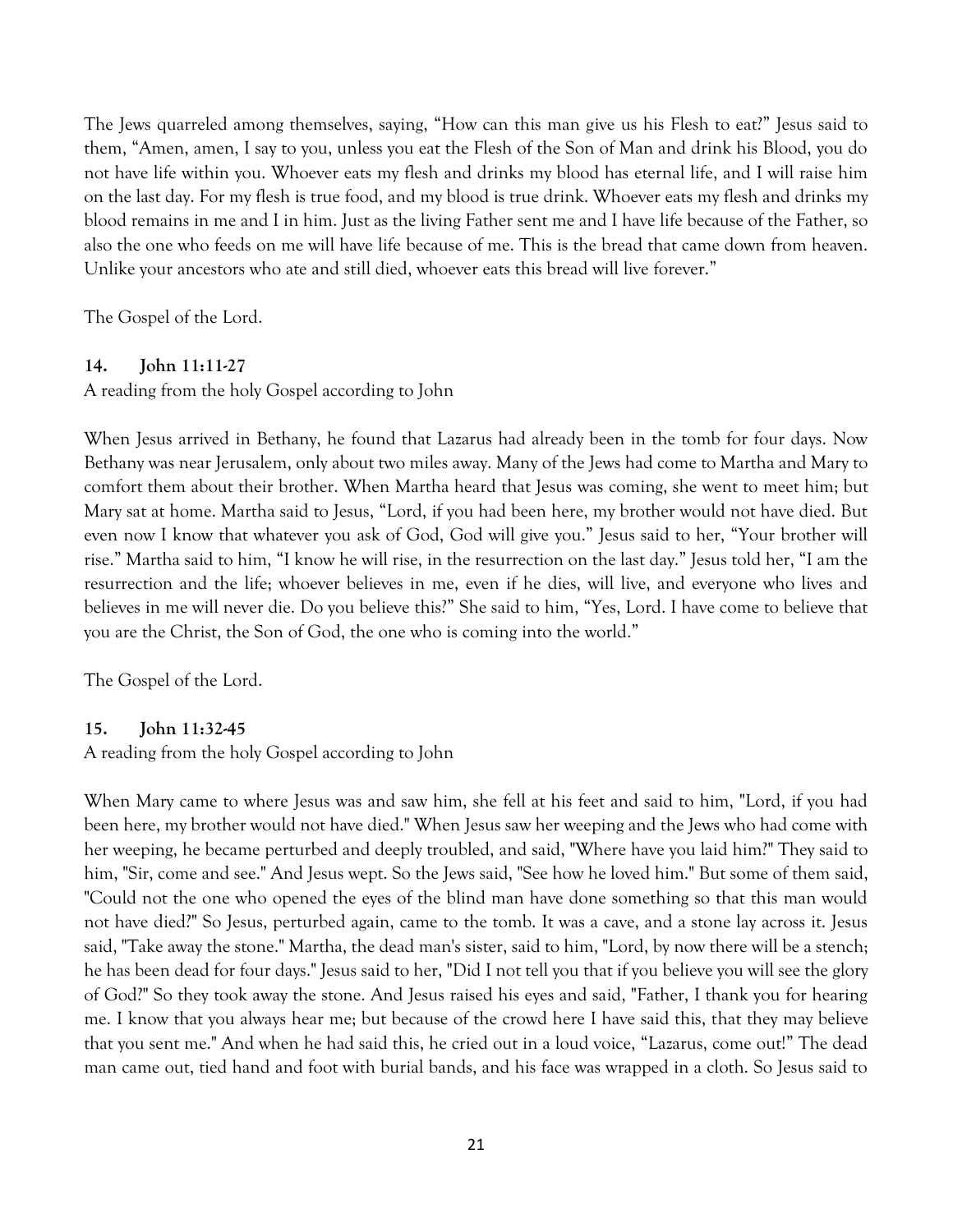the crowd, "Untie him and let him go." Now many of the Jews who had come to Mary and had seen what he had done began to believe in him.

The Gospel of the Lord.

#### **16. John 12:23-26**

A reading from the holy Gospel according to John

Jesus said to his disciples: "The hour has come for the Son of Man to be glorified. Amen, amen, I say to you, unless a grain of wheat falls to the ground and dies, it remains just a grain of wheat; but if it dies, it produces much fruit. Whoever loves his life will lose it, and whoever hates his life in this world will preserve it for eternal life. Whoever serves me must follow me, And where I am, there also will my servant be. The Father will honor whoever serves me."

The Gospel of the Lord.

#### **17. John 14:1-6**

A reading from the holy Gospel according to John

Jesus said to his disciples: "Do not let your hearts be troubled. You have faith in God; have faith also in me. In my Father's house there are many dwelling places. If there were not, would I have told you that I am going to prepare a place for you? And if I go and prepare a place for you, I will come back again and take you to myself, so that where I am you also may be. Where I am going you know the way." Thomas said to him, "Master, we do not know where you are going; how can we know the way?" Jesus said to him, "I am the way and the truth and the life. No one comes to the Father except through me."

The Gospel of the Lord.

#### **18. John 17:24-26**

A reading from the holy Gospel according to John

Jesus raised his eyes to heaven and said: "Father, those whom you have me are your gift to me. I wish that where I am they also may be with me, that they may see my glory that you gave me, because you loved me before the foundation of the world. Righteous Father, the world also does not know you, but I know you, and they know that you send me. I made known to them your name and I will make it known, that the love with which you loved me may be in them and I in them."

The Gospel of the Lord.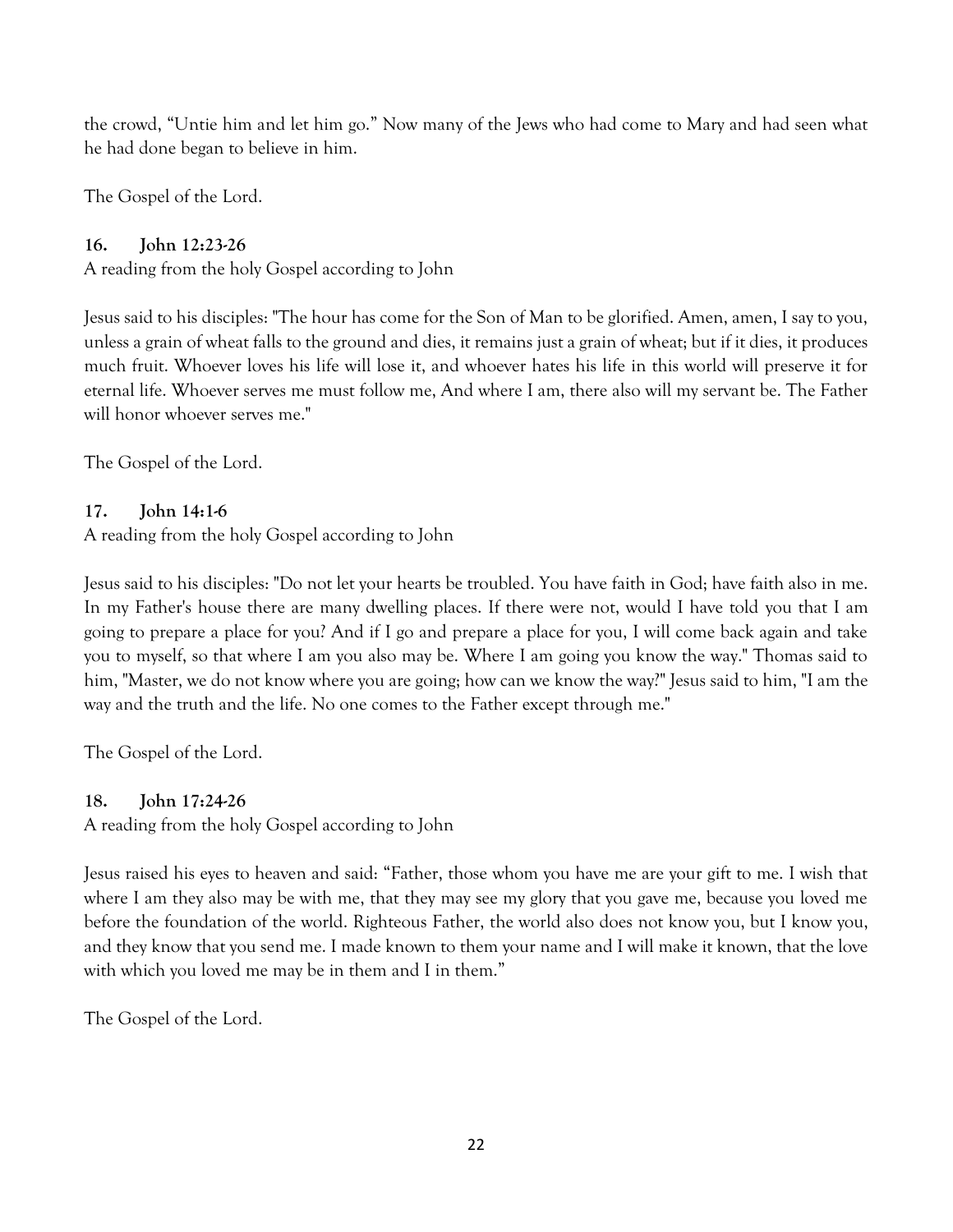#### **19. John 19:17-18, 25-39**

A reading from the holy Gospel according to John

So they took Jesus, and, carrying the cross himself, he went out to what is called the Place of the Skull, in Hebrew, Golgotha. There they crucified him, and with two others, one on either side, with Jesus in the middle.

Standing by the cross of Jesus were his mother and his mother's sister, Mary the wife of Clopas, and Mary Magdalene. When Jesus saw his mother and the disciple whom he loved, he said to his mother, "Woman, behold your son." Then he said to the disciple, "Behold your mother." And from that hour the disciple took her into his home.

After this, aware that everything was now finished, in order that the Scripture might be fulfilled, Jesus said, "I thirst." There was a vessel filled with common wine. So they put a sponge soaked in wine on a sprig of hyssop and put it up to his mouth. When Jesus had taken the wine, he said, "It is finished." And bowing his head, he handed over his spirit.

Now since it was the preparation day, in order that the bodies might not remain on the cross on the Sabbath, for the Sabbath day of that week was a solemn one, the Jews asked Pilate that their legs be broken and that they be taken down. So the soldiers came and broke the legs of the first and then of the other one who was crucified with Jesus. But when then came to Jesus and saw that he was already dead, they did not break his legs, but one soldier thrust his lance into his side, and immediately Blood and water flowed out. An eyewitness has testified, and his testimony is true; he knows that he is speaking the truth, so that you may come to believe. For this happened so that the Scripture passage might be fulfilled: Not a bone of it will be broken. And again an other passage says: They will look upon him whom they have pierced.

After this, Joseph of Arimathea, secretly a disciple of Jesus for fear of the Jews, asked Pilate if he could remove the Body of Jesus. And Pilate permitted it. So he came and took the Body. Nicodemus, the one who had first come to him at night, also cam bringing a mixture of myrrh and aloes weighing about one hundred pounds.

The Gospel of the Lord.

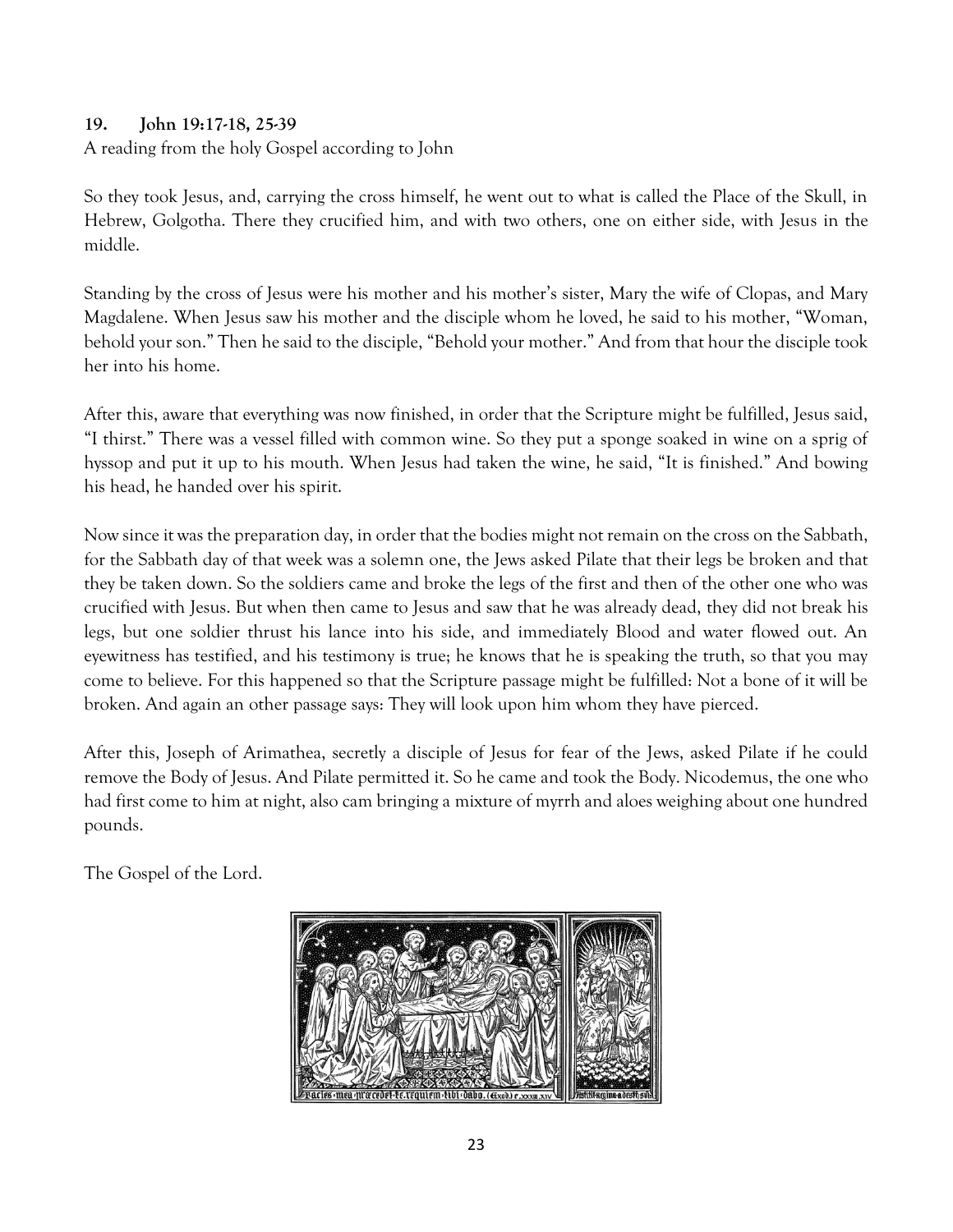#### **20. Mark 10:13-16 \*\***

A reading from the holy Gospel according to Mark

And people were bringing children to him that he might touch them, but the disciples rebuked them. When Jesus saw this he became indignant and said to them, "Let the children come to me, do not prevent them, for the Kingdom of God belongs to such as these. Amen, I say to you, whoever does not accept the Kingdom of God like a child will not enter it." Then he embraced them and blessed them, placing his hands on them.

The Gospel of the Lord.

*\*\* particularly appropriate for Funerals for Baptized Children*

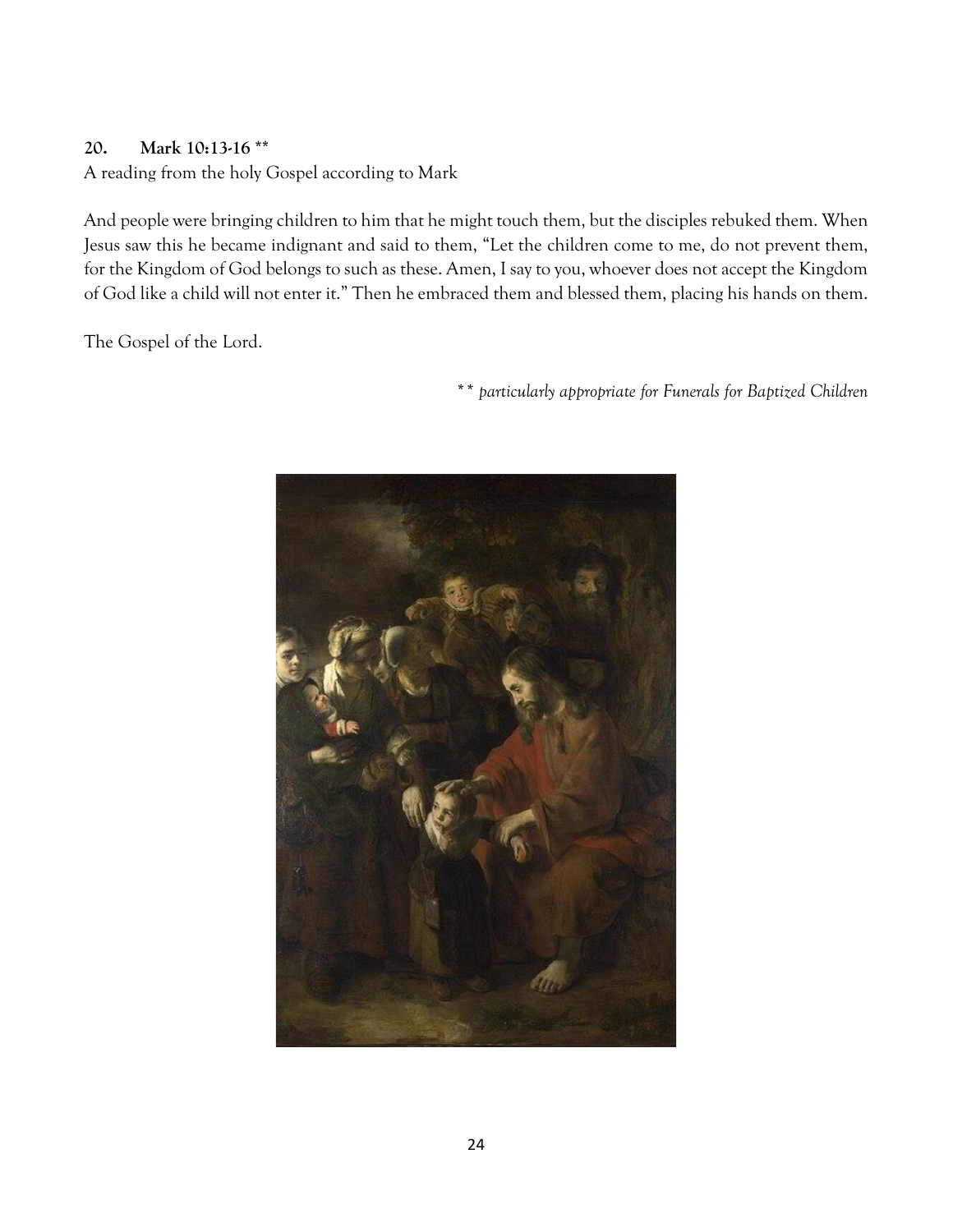### MUSIC SELECTIONS

At funeral masses, there is no opening or processional hymn. Rather, the following Entrance Antiphon is chanted by the cantor while the procession takes place:

*Requiem aeternam dona eis, Domine, et lux perpetua luceat eis. Te decet hymnus Deus, in Sion, et tibi reddetur votum in Jerusalem. Exaudi orationem meam; ad te omnis caro veniet. Requiem aeternam dona eis, Domine, et lux perpetua luceat eis.*

#### Translation:

*Grant them eternal rest, O Lord, and let perpetual light shine upone them. A hymn becomes you, O God, in Zion, and to you shall a vow be repaid in Jerusalem. Hear my prayer; to you shall all flesh come. Eternal rest grant unto them, O Lord, and let perpetual light shine upon them.*

The congregation may join the cantor in singing a hymn during the Offertory. *Please choose from the following list:*

**Be Thou My Vision I Heard the Voice of Jesus Say I Know That My Redeemer Lives My Shepherd Will Supply My Need O God, Our Help in Ages Past The Strife is O'er Alleluia! Sing to Jesus Jesus, Lover of My Soul Abide With Me Lead, Kindly Light Deck Thyself, My Soul, With Gladness Amazing Grace Nearer My God To Thee**

The Communion Antiphon is sung during Communion: *Lux aeterna luceat eis, Domine, cum sanctis tuis in aeternum, quia pius es.*

Translation:

*May everlasting light shine upon them, O Lord, with your Saints forever, for you are kind.*